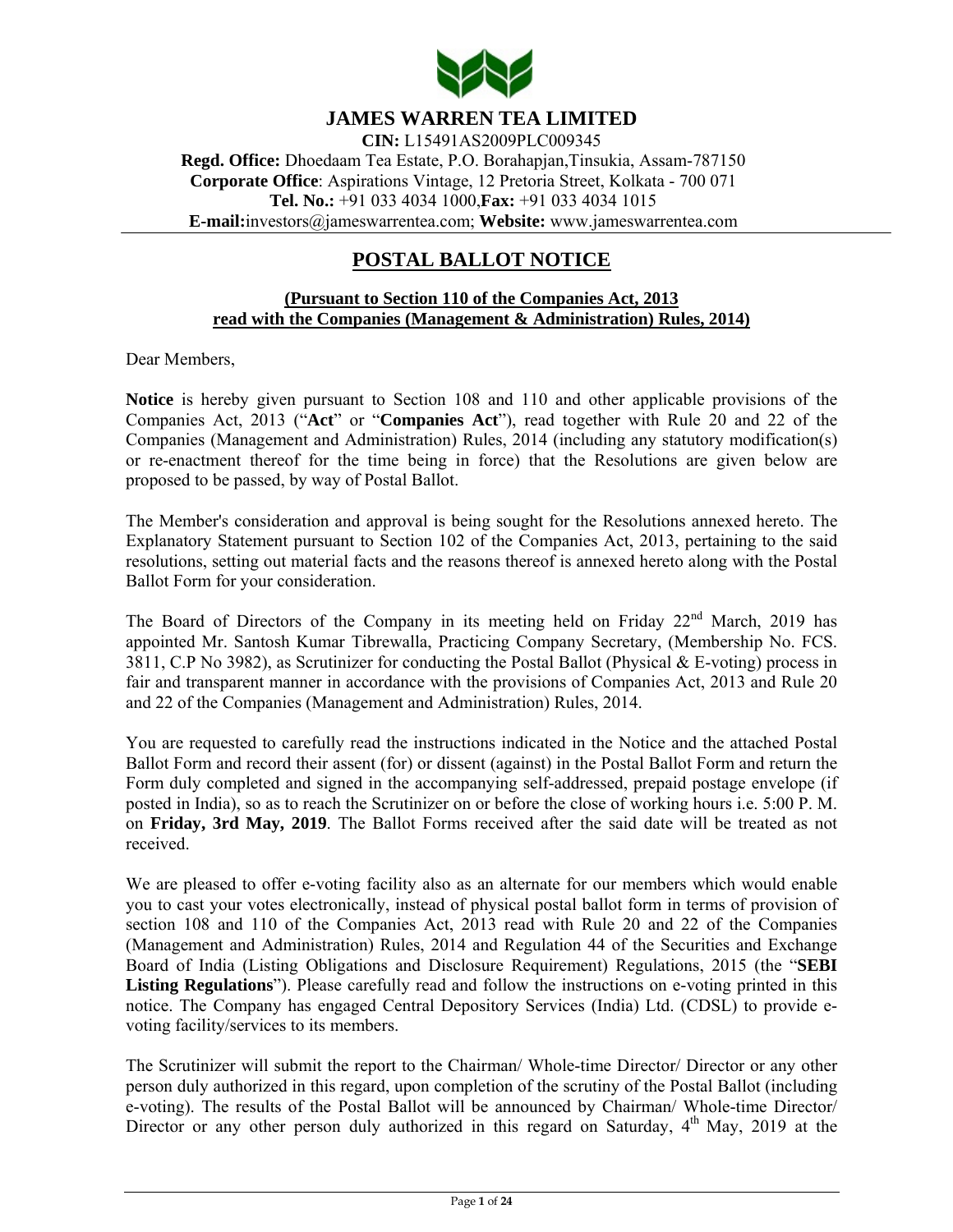Corporate Office of the Company at Aspirations Vintage, 12, Pretoria Street, Kolkata – 700071 at 3.00 p.m. The results of the Postal Ballot along with Scrutiniser's Report shall be posted on the Company's website viz. www.jameswarrentea.com and on CDSL's website viz. https://www.evotingindia.com besides communicating to the BSE Limited (BSE) and The Calcutta Stock Exchange Ltd.(CSE), where the shares of the Company are listed.

The resolutions, if passed by the requisite majority, shall be deemed to have been passed on the **last date specified for receipt of duly completed postal ballot forms or e-voting i.e.Friday, 3rd May, 2019** for the purpose of compliance, in terms of Secretarial Standard 2.

> **By the Order of the Board For James Warren Tea Limited**

**Place: Kolkata Company Secretary Date: March 22, 2019**

Sd/- **Gyanendra Singh**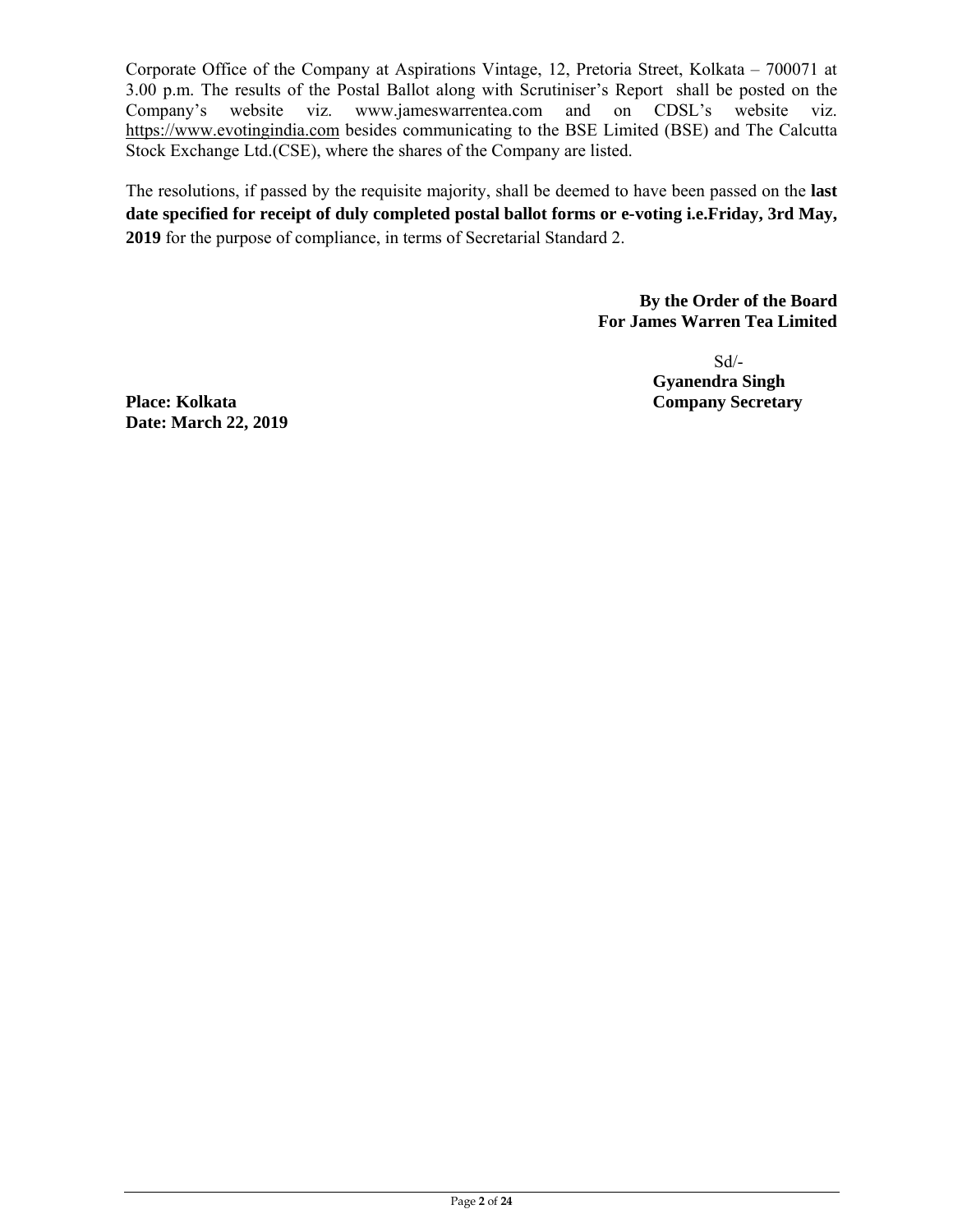# **SPECIAL BUSINESS**

### **PROPOSED RESOLUTION NO. 1: APPROVAL FOR BUYBACK OF EQUITY SHARES:**

#### *To consider and, if thought fit to pass the following resolution as a Special Resolution*

**"RESOLVED THAT** in accordance with the provisions of Article 71 of the Articles of Association of the Company and Section 68, 69, 70, 110 and all other applicable provisions, if any, of the Companies Act, 2013, the Companies (Share Capital and Debenture) Rules, 2014, (the **"Share Capital Rules"**), Companies (Management and Administration) Rules, 2014 (the "**Management Rules**") and in compliance with the Securities and Exchange Board of India (Buy-back of Securities) Regulations, 2018 ("**SEBI Buyback Regulations**"), including any statutory modifications or reenactments thereof and subject to such other approvals, permissions and sanctions as may be necessary and subject to such conditions and modifications as may be prescribed or imposed while granting such approvals, permissions and sanctions which may be agreed to by the Board of Directors of the Company (the "**Board**" which expression shall include any committee constituted by the Board to exercise its powers, including the powers conferred by this resolution), the consent of the shareholders is hereby accorded for the Buyback by the Company of its fully paid-up equity shares of the face value of Rs. 10/- each not exceeding 23,25,000 fully paid up equity shares (representing 24.99% of the total number of shares in the paid-up equity capital of the Company) at a price of Rs. 115/- (Rupees One Hundred Fifteen only) per equity share (the "**Buyback Offer Price**") payable in cash, for an aggregate amount of Rs.26,73,75,000/- (Rupees Twenty Six Crores Seventy Three Lakhs Seventy Five Thousand Only) ("**Buyback Offer Size)** (excluding Company's expenses incurred or to be incurred for the Buyback like filing fees payable to the Securities and Exchange Board of India ("**SEBI**"), advisors/legal fees, public announcement publication expenses, printing and dispatch expenses and other incidental and related expenses, transaction costs such as brokerage, securities transaction tax, goods and service tax, stamp duty, brokerage, etc.) ("**Buyback Offer Size**") being 22.68% and 22.69% of the fully paid-up equity share capital and free reserves as per the latest audited Standalone and Consolidated Financial Statement of the Company for the nine months ended December 31, 2018 respectively (which is within the limit of 25% of the fully paid-up equity share capital and free reserves of the Company) from all the equity shareholders of the Company who hold Equity Shares as of the record date, on a proportionate basis, through the **Tender Offer** route as prescribed under the SEBI Buyback Regulations (hereinafter referred to as the "**Buyback**").

**FURTHER RESOLVED THAT** all of the shareholders of the Company will be eligible to participate in the Buyback including promoters and promoter group of the Company (including members thereof), persons in control (including persons acting in concert) who hold Equity Shares as of the record date (the "**Record Date**") to be subsequently decided by the Board or a committee of the Board.

**FURTHER RESOLVED THAT** 15% of the Equity Shares that the Company proposes to Buyback or number of Equity Shares entitled as per the shareholding of small shareholders as on the Record Date shall be reserved for small shareholders in accordance with the proviso to Regulation 6 of the Buy-back Regulations.

**FURTHER RESOLVED THAT** the Buyback may be made out of the Company's free reserves and / or such other sources as may be permitted by law through "Tender Offer" route.

**FURTHER RESOLVED THAT** the Buyback, to the extent permissible under law and subject to all applicable legal provisions, be implemented using the "Mechanism for acquisition of shares through Stock Exchange" notified by SEBI vide circular CIR/CFD/POLICYCELL/1/2015 dated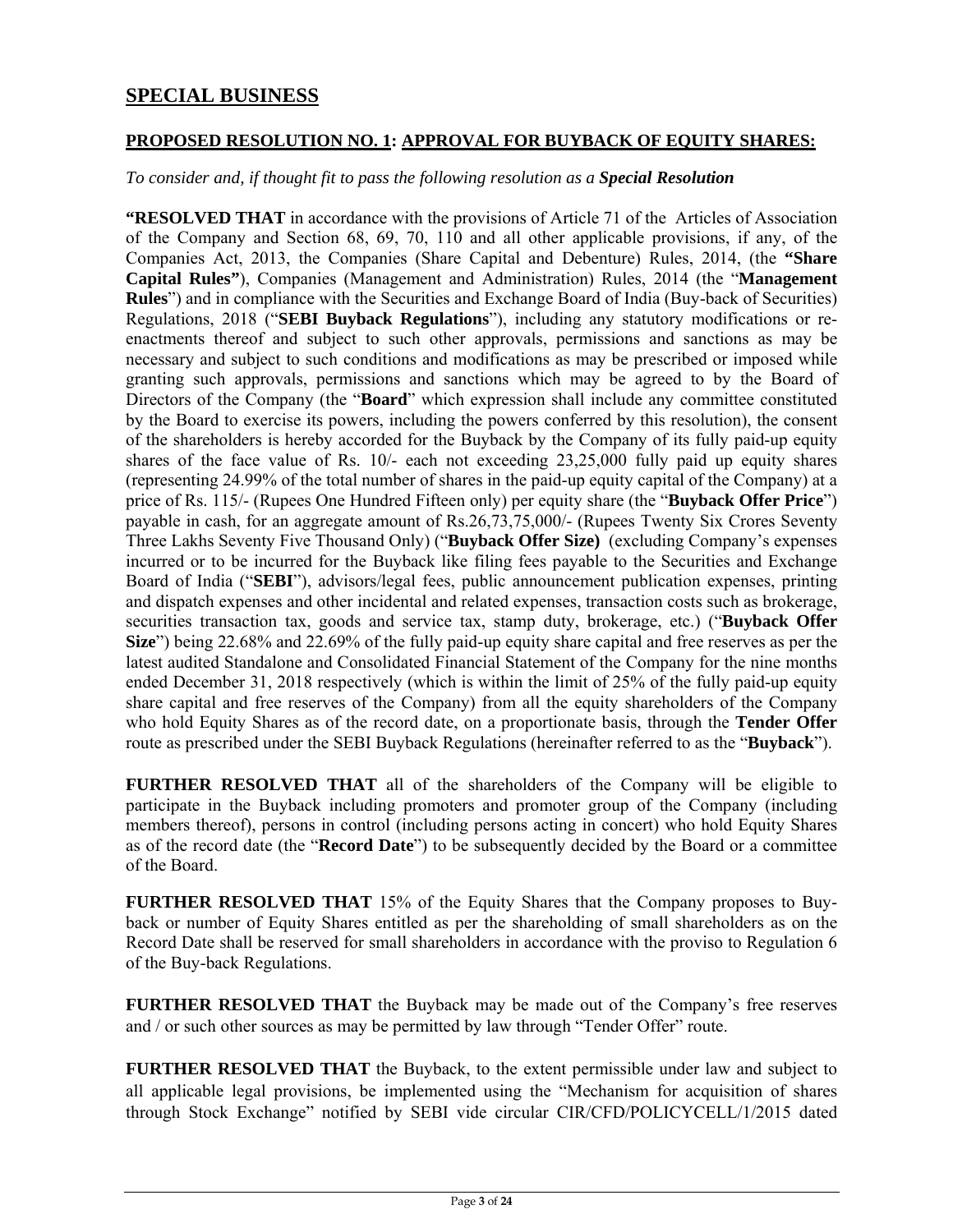April 13, 2015 read with SEBI Circular CFD/DCR2/CIR/P/2016/131 dated December 09, 2016, including any amendments thereof (collectively referred to as "**SEBI Circulars**").

**FURTHER RESOLVED THAT** the Buyback from non-resident Members holding equity shares of the Company, Overseas Corporate Bodies (OCBs), Foreign Institutional Investors (FIIs) / Foreign Portfolio Investors (FPIs) and shareholders of foreign nationality, if any, etc. shall be subject to such approvals, if any, and to the extent necessary or required from the concerned authorities including approvals from the Reserve Bank of India under the Foreign Exchange Management Act, 1999, Income Tax Act, 1961 and the rules, regulations framed there under, if any.

**FURTHER RESOLVED THAT** the Board be and is hereby authorized to delegate all or any of the power(s)conferred hereinabove as it may in its absolute discretion deem fit, to any Director(s) / Officer(s) / Authorized Representative(s) /Committee ("**Buyback Committee** ") of the Company in order to give effect to the aforesaid resolution, including but not limited to appointment/ratification of appointment of Merchant Bankers, Scruitnizer, Registrar and Transfer Agent (R&TA), Escrow Bankers, Brokers, Solicitors, Depository Participants, advertising agencies and other advisors / consultants / intermediaries / agencies, as may be required, for the implementation of the Buyback; and to make all necessary applications to the appropriate authorities for their approvals including but not limited to approvals as may be required from the Securities and Exchange Board of India, Reserve Bank of India under the Foreign Exchange Management Act, 1999 and the rules, regulations framed thereunder; and to initiate all necessary actions for preparation and issue of various documents including letter of offer, opening, operation and closure of all necessary accounts including bank accounts as per applicable law, entering into agreements, release of public announcement, filing of declaration of solvency, obtaining all necessary certificates and reports from statutory auditors and other third parties as required under applicable law, extinguishment of dematerialized shares and physical destruction of share certificates in respect of the equity shares bought back by the Company, and such other undertakings, agreements, papers, documents and correspondence, under the Common Seal of the Company, as may be required to be filed in connection with the Buyback with the Securities and Exchange Board of India **("SEBI")**, Reserve Bank of India ("**RBI**"), BSE Limited ("**BSE**"), The Calcutta Stock Exchange Limited ("**CSE**"), Registrar of Companies, Depositories and / or other regulators and statutory authorities as may be required from time to time.

**FURTHER RESOLVED THAT** nothing contained herein shall confer any right on the part of any shareholders to offer and/or any obligation on the part of the Company or the Board or Buyback Committee to Buyback any shares, and/or impair any power of the Company or the Board or Buyback Committee to terminate any process in relation to such Buyback, if so permissible by law.

**FURTHER RESOLVED THAT** for the purpose of giving effect to this resolution, the Board be and is herebyauthorized to accept and make any alteration(s), modification(s) to the terms and conditions as it may deem necessary, concerning any aspect of the Buyback, in accordance with the statutory requirements as well as to give such directions as may be necessary or desirable, to settle any questions, difficulties or doubts that may arise and generally, to do all acts, deeds, matters and things as it may, in absolute discretion deem necessary, expedient, usual or proper in relation to or in connection with or for matters consequential to the Buyback without seeking any further consent or approval of the Members or otherwise to the end and intent that they shall be deemed to have given their approval thereto expressly by the authority of this resolution**."**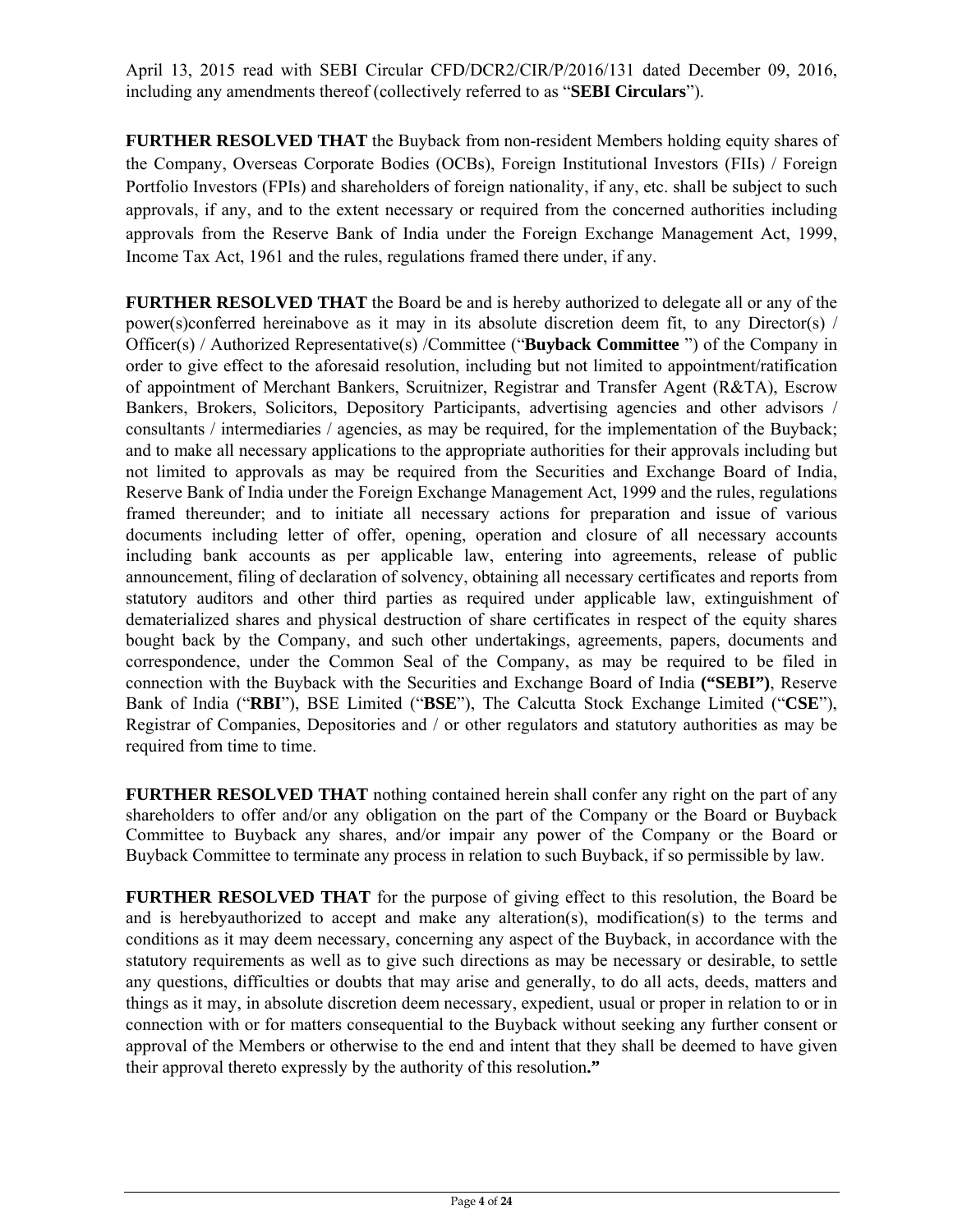### **PROPOSED RESOLUTION NO. 2: APPROVAL FOR RE-CLASSIFICATION OF FORMER PROMOTER GROUP TO PUBLIC:**

*To consider and, if thought fit to pass the following resolution as a Ordinary Resolution*

**"RESOLVED THAT** pursuant to Regulation 31A of Securities & Exchange Board of India (Listing Obligations and Disclosure Requirements) Regulations, 2015 and all other applicable regulations, rules, provisions of the Acts and subject to such requisite approvals as may be required, all of the persons/entities belonging to former promoter group of the Company controlled by Mr.Vinay Kumar Goenka, as specified by the Hon'ble Guwahati High Court in its order dated December 16, 2013 approving the Scheme of Arrangement be and are hereby re-classified as public**.** 

**FURTHER RESOLVED THAT** the Board of Directors of the Company / Company Secretary be and is hereby severally authorised to make requisite application to the respective authorities and to do all acts, things and matters and also to take all such steps as may be necessary, proper or expedient to give effect to the aforesaid re-classification.**"** 

By the Order of the Board For **James Warren Tea Limited** sd/- **Gyanendra Singh** Place: Kolkata Company Secretary

Date: **March 22**, **2019**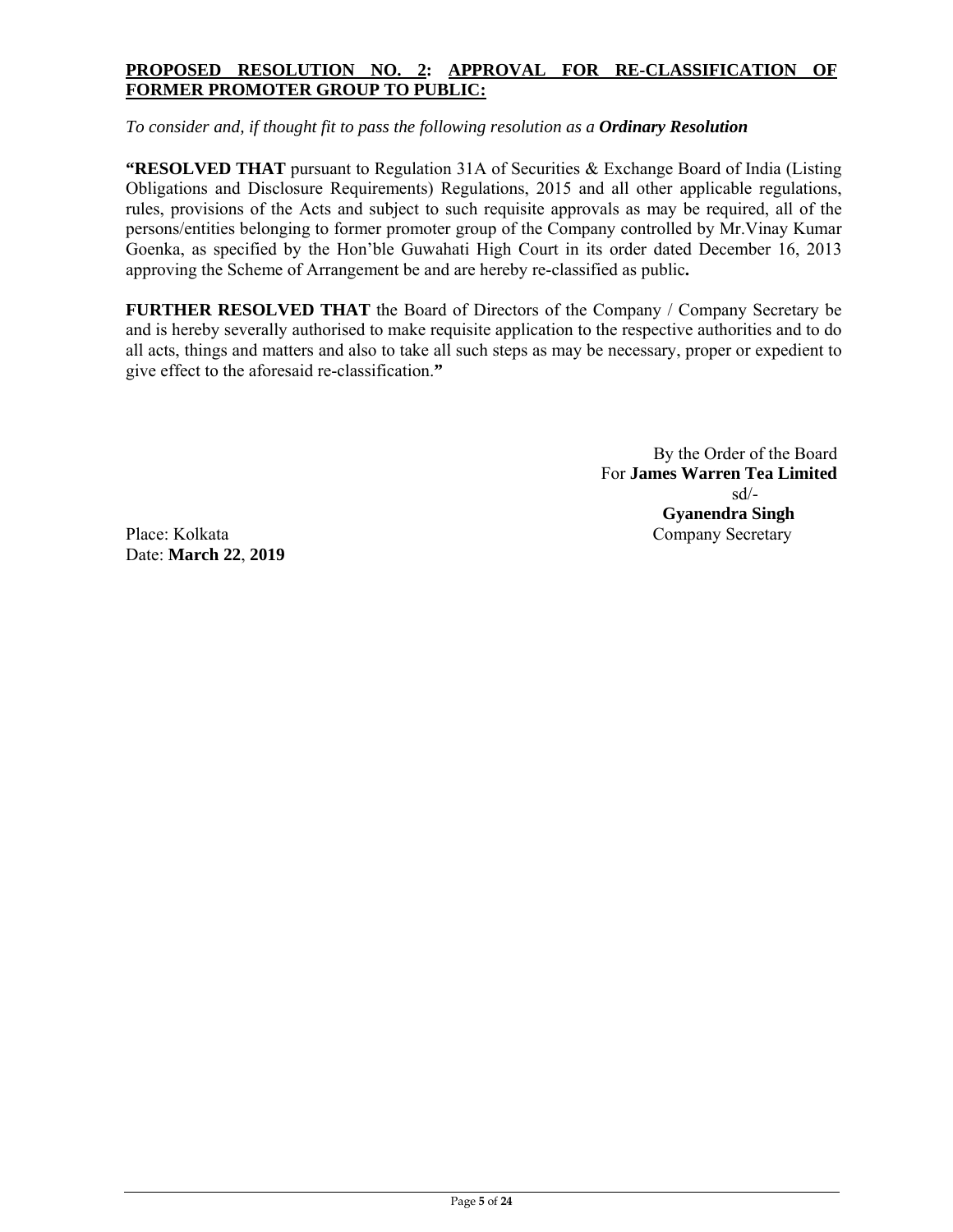# **NOTES:**

- 1. Explanatory Statement setting out all the material facts concerning the proposed business and reasons thereof pursuant to Section 102 and 110 of the Companies Act, 2013 are annexed to this Notice. It also contains all the disclosures as specified in the Schedule I to the Securities and Exchange Board of India (Buyback of Securities) Regulations, 2018 as amended.
- 2. Resolutions passed by the Members through Postal Ballot are deemed to have been passed as if it has been passed at a general meeting by the Members.
- 3. This notice is being sent by electronic mode to those Members, whose e-mail addresses are registered with the Company/ Depositories, unless any Member has registered for a physical copy of the same. For Members who have not registered their e-mail addresses, physical copies are being sent by the permitted mode. Members may note that this Notice will be available on the Company's website : www.jameswarrentea.com and on the website of CDSL: www.evotingindia.com.
- 4. Voting rights will be reckoned on the paid-up value of shares registered in the name of the Members on 22<sup>nd</sup> March, 2019 (Cut-off date). Only those Members whose names are recorded in the Register of Members of the Company or in the Register of Beneficial Owners maintained by the Depositories as on the Cut-off date will be entitled to cast their votes by Postal Ballot or evoting.
- 5. In terms of Section 108 and 110 of the Companies Act, 2013 read with Rule 22 & Rule 20 of the Companies (Management & Administration) Rules, 2014, Regulation 44 of the SEBI Listing Regulations (including any statutory modification or re-enactment thereof, for the time being in force), assent or dissent of the members in respect of the Ordinary Resolution / Special Resolution contained in the Postal Ballot Notice are sought by postal ballot or through electronic voting. The Company has engaged the services of Central Depository Services (India) Limited (CDSL) to provide e-voting facility to its members. **If a Shareholder has voted through evoting facility, he is not required to send Postal Ballot Form. However, in case a member votes through e-voting facility as well as sends his Postal Ballot Form, the votes casted through e-voting shall be considered and his/her votes casted through Postal Ballot shall be ignored by the Scrutinizer.**
- 6. The Company has appointed Mr. Santosh Kumar Tibrewalla, Practicing Company Secretary (Membership No. FCS. 3811, C.P No 3982) as the Scrutinizer for conducting the postal ballot process (including e-voting) in a fair and transparent manner.
- 7. The Company has designated Mr. **Gyanendra Singh**, Company Secretary of the Company as the person responsible for the entire postal ballot voting process.
- 8. A member desiring to exercise vote by e-voting / physical Postal Ballot Form is requested to carefully read the instructions printed on the backside of the Postal Ballot Form before exercising their vote.
- 9. The Shareholders opting to vote through physical mode i.e. by sending duly filled up Postal Ballot Form are requested to send the postal ballot to the Scrutinizer so as to reach not later than 5.00 p.m. on  $3<sup>rd</sup>$  May, 2019. Any Postal Ballot Form received after the aforesaid date & time shall be treated as invalid and shall be ignored.
- 10. The voting through e-voting facility and through Postal Ballot Form shall commence from 10.00 a.m. on  $4^{th}$ April, 2019 and shall end at 5.00 p.m. on 3<sup>rd</sup> May, 2019. Therefore, the Shareholders are requested to cast their votes within the aforesaid period.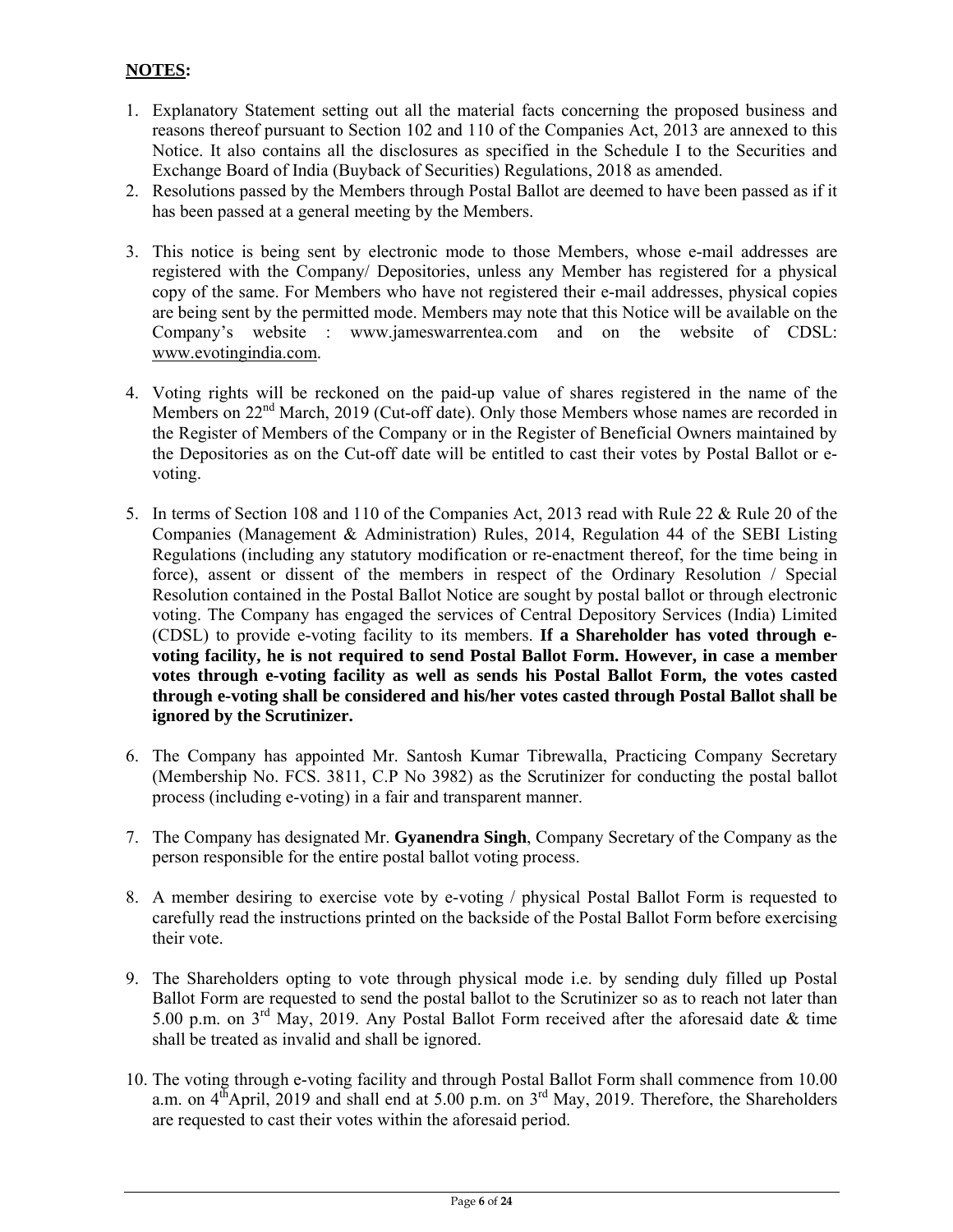- 11. On  $4<sup>th</sup>$  May, 2019, the Scrutinizer will submit his report to the Chairman/Whole-time Director/Authorised Person of the Company after completion of the scrutiny and the result of the postal ballot process (including e-voting) will be announced by Chairman/ Whole-time Director/ Authorised Person of the Company of the Company, at 3.00 p.m. at the Corporate office of the Company at Aspirations Vintage, 12, Pretoria Street, Kolkata – 700 071. The members, who wish to be present at the time of declaration of the results, may do so at the said venue.
- 12. The resolutions, if passed by requisite majority, will be deemed to be passed on the last date specified for receipt of duly completed postal ballot forms or e-voting i.e. 3<sup>rd</sup> May, 2019.
- 13. The result of the Postal Ballot along with the scrutinizer's report will be placed on the website of the Company at www.jameswarrentea.com and CDSL at www.cdslindia.com immediately after the result is declared. The Company shall simultaneously forward results to BSE Limited and The Calcutta Stock Exchange Ltd. where the shares of the Company are listed.
- 14. The documents referred to in the accompanying Explanatory Statement is open for inspection in electronic or physical form at the Registered Office and also at the Corporate Office of the Company at Aspirations Vintage, 12, Pretoria Street, Kolkata – 700071 between 10.00 a.m. to 12.00 noon on any working day excluding Saturday & Sunday till the last date for receiving Postal Ballot Forms by the Scrutinizer i.e. 03.05.2019.
- 15. Contact details of the person responsible to address the queries/grievances connected with the voting by Postal Ballot including voting by electronic means are as under:-

Mr. Gyanendra Singh, Company Secretary, James Warren Tea Limited, Aspirations Vintage, 12 Pretoria Street, Kolkata - 700 071; Tel. No.: +91 033 4034 1000; Fax: +91 033 4034 1015, email : investors@jameswarrentea.com;

or Mr. S, Rajagopal, Vice President, Registrar & Share Transfer Agent, M/s. Maheshwari Datamatics Pvt. Ltd, 23, R.N. Mukherjee Road 5<sup>th</sup> Floor, Kolkata 700001, Tel: +91 33 2243 5029/5809 ; Email: mdpldc@yahoo.com.

### 16. **PROCESS FOR MEMBERS OPTING FOR VOTING BY POSTAL BALLOT**

- (i) Members desiring to cast their vote by Postal Ballot should complete and sign the Postal Ballot Form and send it to the Scrutinizer, Mr. Santosh Kumar Tibrewalla, Practicing Company Secretary (Membership No. FCS. 3811, C.P No 3982), at the Company's Corporate Office at Aspirations Vintage, 12, Pretoria Street, Kolkata – 700071 in the enclosed postage prepaid self-addressed envelope. Postal Ballot Forms deposited in person or sent by post or courier at the expense of the Member will also be accepted.
- (ii) In case of joint holding, this Postal Ballot Form should be completed and signed by the first named Member and in his absence by the next named Member.
- (iii) In respect of shares held by corporate and institutional shareholders (companies, trusts, societies, etc.), the completed Postal Ballot Form should be accompanied by a certified copy of the relevant board resolution / appropriate authorisation, with the specimen signaure(s) of the authorized signatory(ies) duly attested.A member may sign the form through an attorney appointed specifically for this purpose, in which case an attested true copy of the Power of Attorney should be attached to the Postal Ballot form.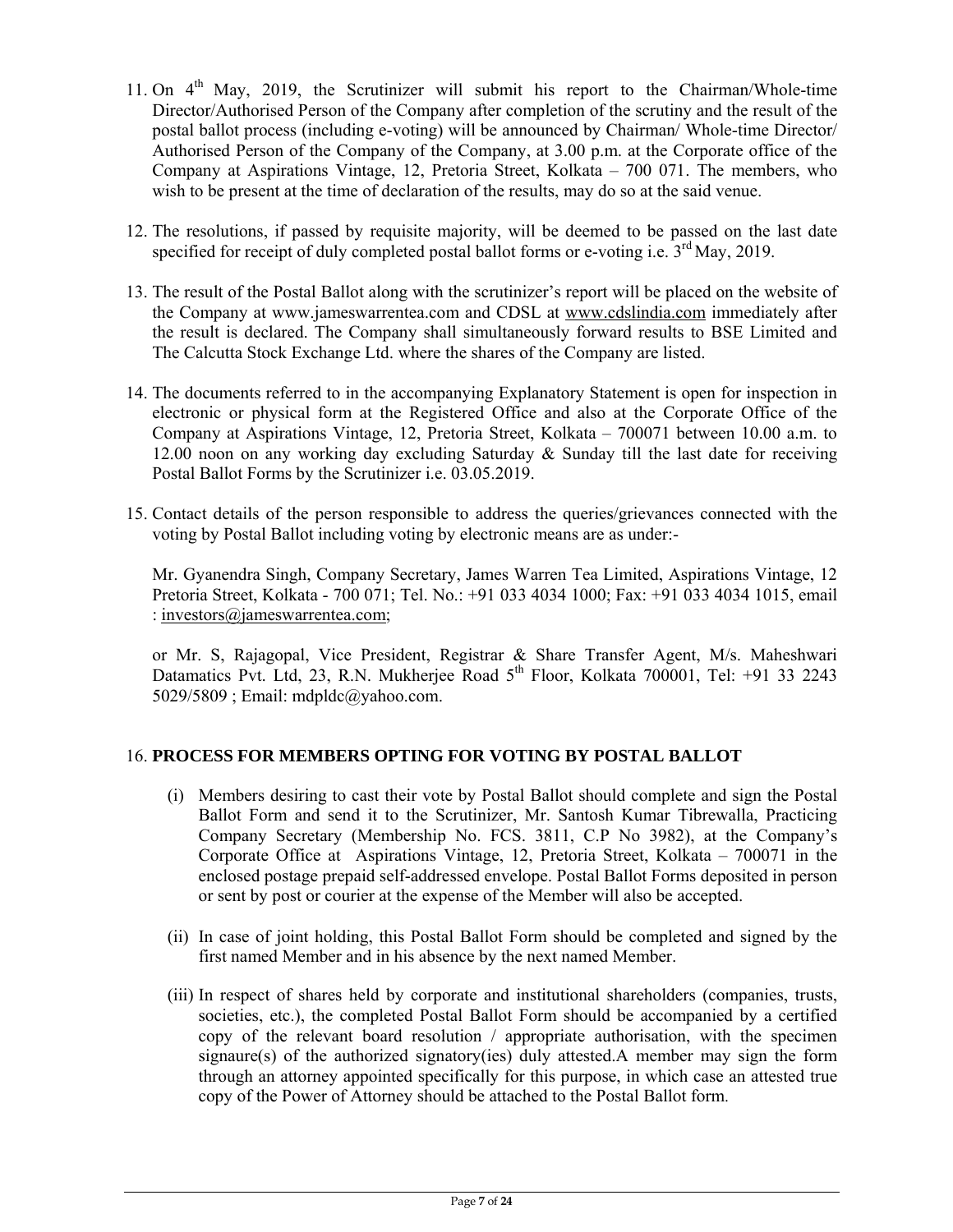- (iv) The signature of the Member on this Postal Ballot Form should be as per the specimen signature furnished by National Securities Depository Limited (NSDL) / Central Depository Services (India) Limited (CDSL) or registered with the Company, in respect of shares held in dematerialised form or in physical form, respectively.
- (v) Completed Postal Ballot Forms should reach the Scrutinizer not later than the close of working hours i.e.5:00 P. M. on 03.05.2019 at the CorporateOffice of the Company. Postal Ballot Forms received after this date will be considered invalid.
- (vi) Postal Ballot Forms which are incomplete or unsigned or defective in any manner are liable to be rejected. The Scrutinizer's decision in this regard shall be final and binding.
- (vii)A Member seeking duplicate Postal Ballot Form or having any grievance pertaining to the Postal Ballot process can write to M/s. Maheshwari Datamatics Pvt. Ltd., 23, R.N. Mukherjee Road, 5<sup>th</sup> Floor, Kolkata - 700001, Phone : (033) 2248-2248, (033) 2243-5029, Fax :  $(033)$  2248-4787, Email: mdpldc@yahoo.com or to the e-mail id: investors@jameswarrentea.com. Duly completed and signed duplicate Postal Ballot Forms should, however, reach the Scrutinizer not later than  $3<sup>rd</sup>$  May, 2019.
- (viii) Members are requested not to send any paper (other than the resolution/authority as mentioned under "Process for Members opting for voting by Postal Ballot" above) along with the Postal Ballot Form in the enclosed self-addressed postage pre-paid envelope as all such envelopes will be sent to the Scrutinizer and if any extraneous paper is found in such envelope the same would not be considered and would be destroyed by the Scrutinizer.

### 17. **VOTING THROUGH ELECTRONIC MEANS**

- I. The E-Voting facility as is provided to the members to exercise their right to vote for the resolution proposed to be passed through Postal Ballot vide electronic means may be done through E-voting Services provided by Central Depository Services (India) Limited (CDSL). However, the E-voting is optional for the members.
- II. The instructions for shareholders voting electronically are as under :
- (i) The voting period begins on 04.04.2019 at 10.00 A.M. and ends on 03.05.2019 at 5.00 P.M. During this period, shareholders of the Company, holding shares either in physical form or in dematerialized form, as on the cut-off date of 22.03.2019, may cast their vote electronically. The e-voting module shall be disabled by CDSL for voting thereafter.
- (ii)The shareholders should log on to the e-voting website www.evotingindia.com during the voting period.
- (iii) Click on "Shareholders" tab.
- (iv) Now Enter your User ID
	- a. For CDSL : 16 digits beneficiary ID,
	- b. For NSDL : 8 Character DP ID followed by 8 Digits Client ID,
	- c. Members holding shares in Physical Form should enter Folio Number registered with the Company, excluding the special characters.
- (v) Next enter the Image Verification as displayed and Click on Login.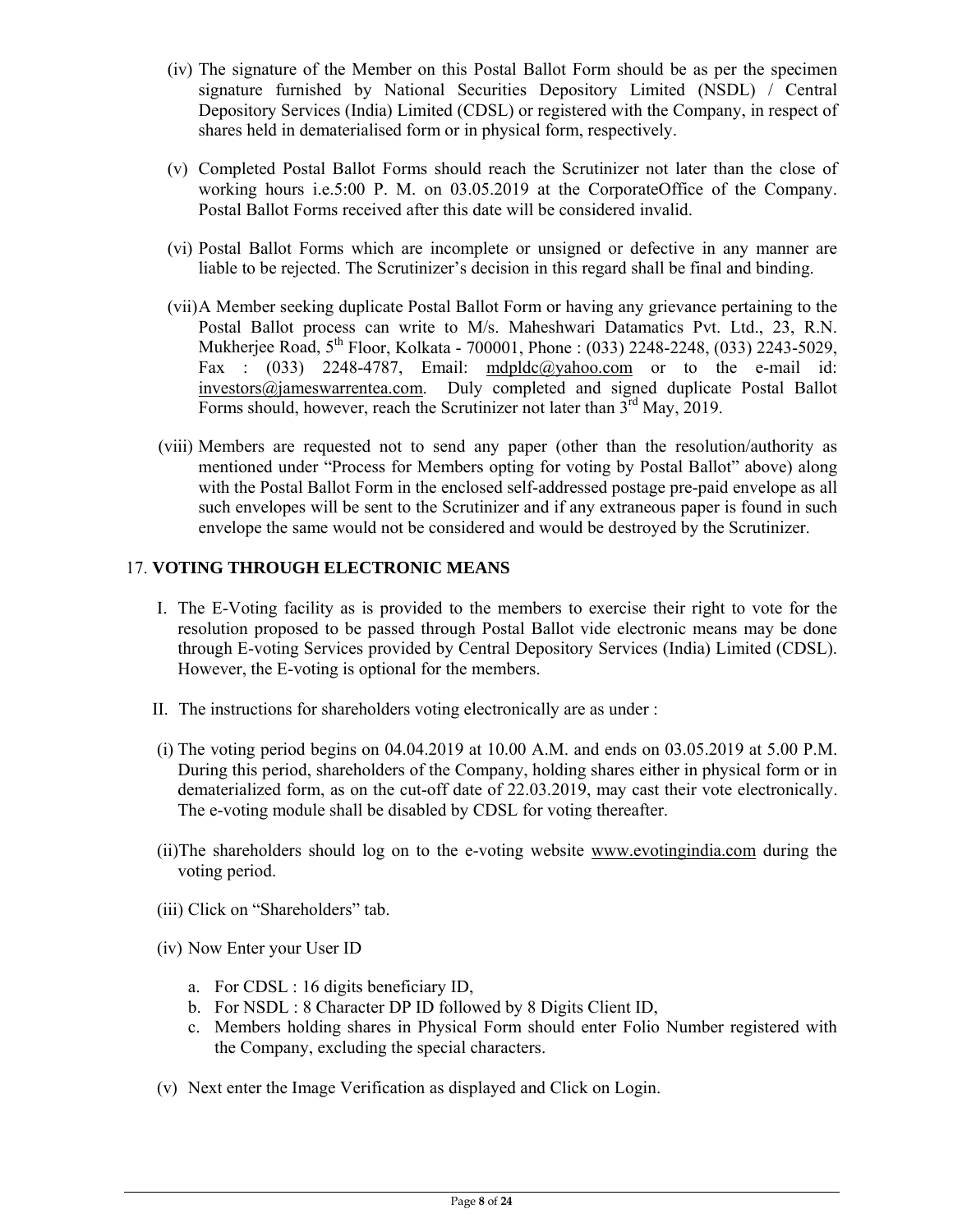(vi) If you are holding shares in demat form and had logged on to www.evotingindia.com and voted on an earlier voting of any company, then your existing password is to be used.

|              | For Members holding shares in Demat Form and Physical Form                              |  |  |  |  |
|--------------|-----------------------------------------------------------------------------------------|--|--|--|--|
| <b>PAN</b>   | Enter your 10 digit alpha-numeric *PAN issued by Income Tax Department                  |  |  |  |  |
|              | (Applicable for both demat shareholders as well as Physical Shareholders)               |  |  |  |  |
|              | Members who have not updated their PAN with the Company/Depository<br>$\bullet$         |  |  |  |  |
|              | Participant are requested to use the first two letters of their name and the 8          |  |  |  |  |
|              | digits of the sequence number in the PAN field.                                         |  |  |  |  |
|              | In case the sequence number is less than 8 digits enter the applicable number of $0$ 's |  |  |  |  |
|              | before the number after the first two characters of the name in CAPITAL letters.        |  |  |  |  |
|              | Eg. If your name is Ramesh Kumar with sequence number 1 then enter                      |  |  |  |  |
|              | RA00000001 in the PAN Field.                                                            |  |  |  |  |
| Date of      | Enter the Date of Birth as recorded in your demat account with the depository or in     |  |  |  |  |
| <b>Birth</b> | the Company records for your folio in dd/mm/yyyy format                                 |  |  |  |  |
| (DOB)        |                                                                                         |  |  |  |  |
| Divide       | Enter the Bank Account Number as recorded in your demat account with the                |  |  |  |  |
| nd           | depository or in the Company records for your folio.                                    |  |  |  |  |
| Bank         | Please Enter the DOB or Bank Account Number in order to Login.                          |  |  |  |  |
| Details      | If both the details are not recorded with the depository or Company then<br>$\bullet$   |  |  |  |  |
|              | please enter the member-ID / Folio Number in the Bank Account Number                    |  |  |  |  |
|              | details field as mentioned in above instruction (iv).                                   |  |  |  |  |

- (viii) After entering these details appropriately, click on "SUBMIT" tab.
- (ix) Members holding shares in physical form will then directly reach the Company selection screen. However, members holding shares in demat form will now reach 'Password Creation' menu wherein they are required to mandatorily enter their login password in the new password field. Kindly note that this password is to be also used by the demat holders for voting for resolutions of any other company on which they are eligible to vote, provided that company opts for e-voting through CDSL platform. It is strongly recommended not to share your password with any other person and take utmost care to keep your password confidential.
- (x) For Members holding shares in physical form, the details can be used only for e voting on the resolutions contained in this Notice.
- (xi) Click on the EVSN for the relevant "**JAMES WARREN TEA LIMITED**" on which you choose to vote.
- (xii) On the voting page, you will see "RESOLUTION DESCRIPTION" and against the same the option "YES/NO" for voting. Select the option YES or NO as desired. The option YES implies that you assent to the Resolution and option NO implies that you dissent to the Resolution.
- (xiii) Click on the "RESOLUTIONS FILE LINK" if you wish to view the entire Resolution details.
- (xiv) After selecting the resolution you have decided to vote on, click on "SUBMIT". A confirmation box will be displayed. If you wish to confirm your vote, click on "OK", else to change your vote, click on "CANCEL" and accordingly modify your vote.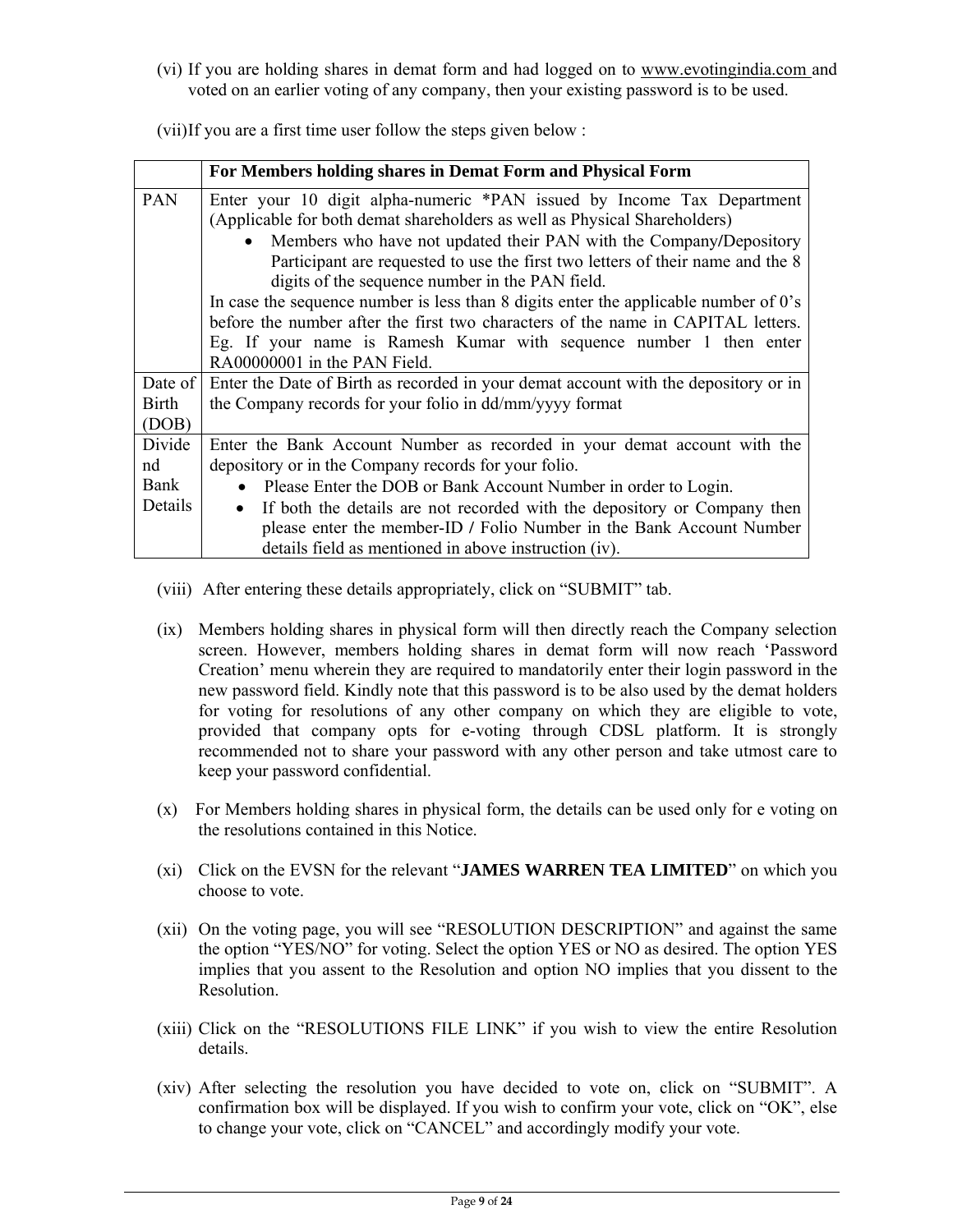- (xv) Once you "CONFIRM" your vote on the resolution, you will not be allowed to modify your vote.
- (xvi) You can also take out print of the voting done by you by clicking on "Click here to print" option on the Voting page.
- (xvii)If Demat account holder has forgotten the same password then Enter the User ID and the image verification code and click on Forgot Password & enter the details as prompted by the system.

#### (xviii) **Note for Institutional Shareholdersand Custodians** :

- Non-Individual shareholders (i.e. other than individuals, HUF, NRI, etc) and Custodian are required to log on to https://www.evotingindia.com and register themselves as Corporates.
- A scanned copy of the Registration Form bearing the stamp and sign of the entity should be emailed to helpdesk.evoting@cdslindia.com.
- After receiving the login details they have to create a compliance user using the admin login and password. The Compliance user would be able to link the account(s) for which they wish to vote on.
- The list of accounts linked in the login should be mailed to helpdesk.evoting@cdslindia.com and on approval of the accounts they would be able to cast their vote.
- A scanned copy of the Board Resolution and Power of Attorney (POA) which they have issued in favour of the Custodian, if any, should be uploaded in PDF format in the system for the scrutinizer to verify the same.
- (xix) In case you have any queries or issues regarding e-voting, you may refer the Frequently Asked Questions ("FAQs") and e-voting manual available at www.evotingindia.com under help section or write an email to helpdesk.evoting@cdslindia.com or contact on toll free number 18002005533.
- 18. Institutional Members/Bodies Corporate (i.e. other than individuals, HUF, NRI etc.) are required to send scanned copy (PDF/JPG Format) of the relevant Board Resolution / Authority letter etc. together with attested specimen signature of the duly authorized signatory(ies) who are authorized to vote through e-mail at santibrewalla@gmail.com with a copy marked tohelpdesk.evoting@cdslindia.com on or before,  $3<sup>rd</sup>$  May, 2019 upto 5.00 P.M. without which the vote shall not be treated as valid.
- 19. The voting rights of shareholders shall be in proportion to their shares of the paid up equity share capital of the Company as on the cut-off date of  $22<sup>nd</sup> March, 2019$ .
- 20. The Consent must be accorded by recording the assent in the column "FOR" and dissent in the column "AGAINST" by placing a tick mark  $(\forall)$  in the appropriate column.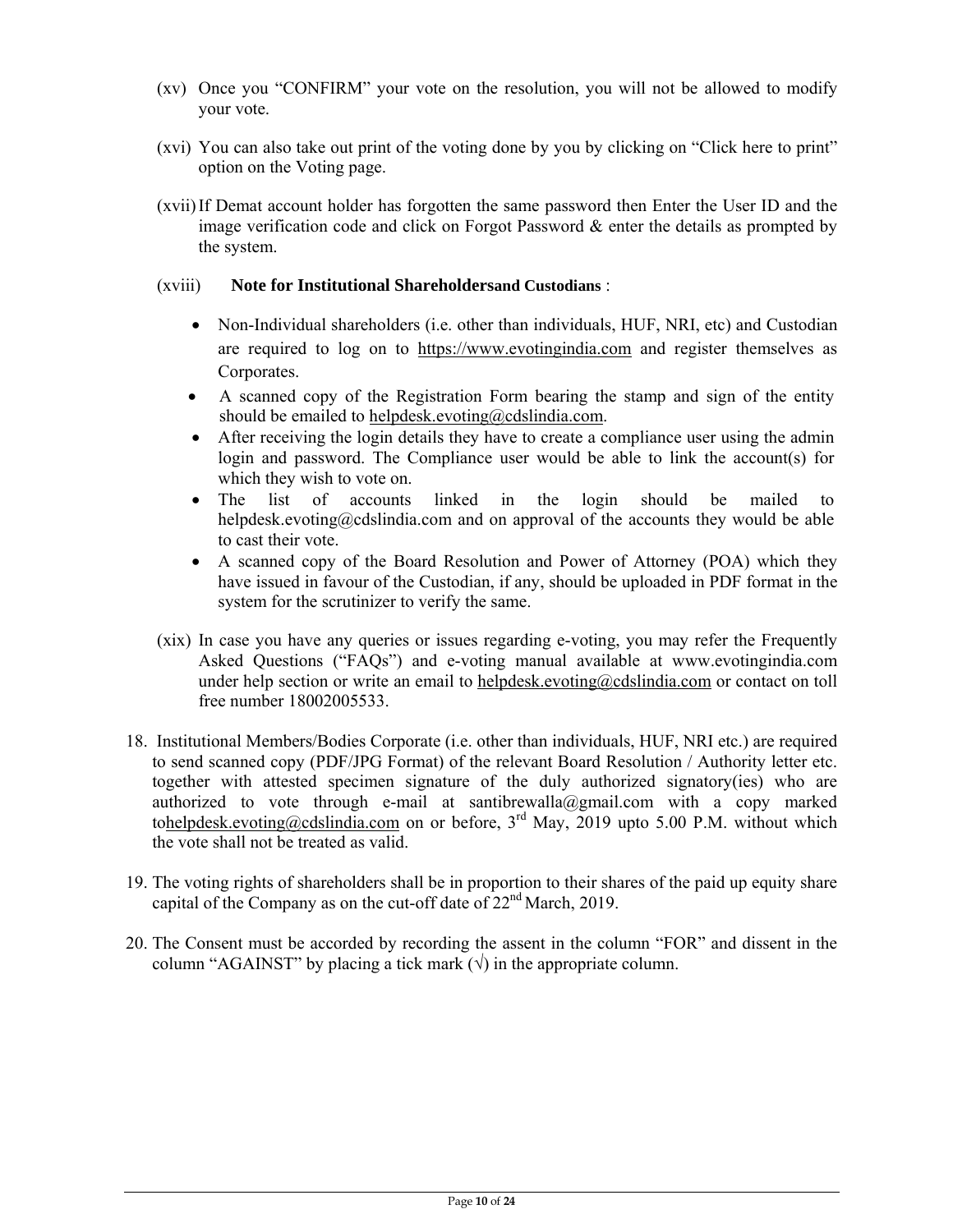### **EXPLANATORY STATEMENT TO SPECIAL BUSINESS**

*(Pursuant to Section 102 of the Companies Act, 2013)* 

#### **Item No. 1**

The Board of Directors of the Company at its meeting held on March 22, 2018 ("**Board Meeting**") has, subject to the approval of the shareholders of the Company by way of special resolution through postal ballot and subject to such approvals of statutory, regulatory or governmental authorities as may be required under applicable laws, approved buyback of fully paid-up Equity Shares of face value of Rs. 10/- (Rupees Ten only) each ("**Equity Shares**") up to 23,25,000 Equity Shares on a proportionate basis through the tender offer route in accordance with the Companies Act 2013 as amended, the Companies (Share Capital and Debentures) Rules, 2014, the Companies (Management and Administration) Rules 2014 (**"Rules"**)**,** to the extent applicable, the Buyback Regulations, as amended from time to time, read with Securities and Exchange Board of India Circular CIR/CFD/POLICYCELL/1/2015 dated April 13, 2015 read with Circular CFD/DCR2/CIR/P/2016/131 dated December 9, 2016, including any amendments or statutory modifications for the time being in force. ("**SEBI Circular**"), at a price of Rs. 115/- (Rupees One Hundred Fifteen only) per Equity Share payable in cash for an aggregate consideration not exceeding Rs. 26,73,75,000/- (Rupees Twenty Six Crores Seventy Three Lakhs Seventy Five Thousand Only) ("**Buyback Size**") (excluding Company's expenses incurred or to be incurred for the Buyback like filing fees payable to the Securities and Exchange Board of India ("**SEBI**"), advisors/legal fees, public announcement publication expenses, printing and dispatch expenses and other incidental and related expenses, transaction costs such as brokerage, securities transaction tax, goods and service tax, stamp duty, brokerage, etc.). The Buyback shall be within 25% of the aggregate of paid up capital and free reserves of the Company as per the latest audited standalone and consolidated financial statements of the Company as on  $31<sup>st</sup>$  December 2018 (the latest audited balance sheet available as on the date of Board Meeting recommending the proposal of the Buyback). The Buyback Size of the Buyback constitutes 22.68% and 22.69% of the aggregate of the paidup equity share capital and free reserves of the Company as per standalone and consolidated basis respectively, and the no. of shares proposed to be bought back represents 24.99% of the total no. of shares in the paid-up equity share capital of the Company.

Since the Buyback constitutes more than 10% of the total paid-up equity capital and free reserves of the Company, in terms of Section 68(2)(b) of the Act, it is necessary to obtain the consent of the shareholders of the Company, for the Buyback by way of a special resolution. Accordingly, the Company is seeking your consent for the aforesaid proposal as contained in the resolution appended to this Postal Ballot Notice. Certain figures contained in this Postal Ballot Notice, including financial information, have been subject to rounding-off adjustments. All decimals have been rounded off to two decimal points. In certain instances, (i) the sum or percentage change of such numbers may not conform exactly to the total figure given; and (ii) the sum of the numbers in a column or row in certain tables may not conform exactly to the total figure given for that column or row.

#### **Requisite details and material information relating to the Buyback are given below:**

**(a) Date of the Board meeting at which the proposal for buy back was approved by the Board of Directors of the Company** – March 22, 2019.

#### **(b) Necessity for the Buyback**

Share buyback is the acquisition by a company of its own shares. The Board is of the view that the proposed Buyback will help the Company achieve the following objectives (a) Optimize returns to shareholders; (b) Enhance overall shareholders value and (c) Optimizes the capital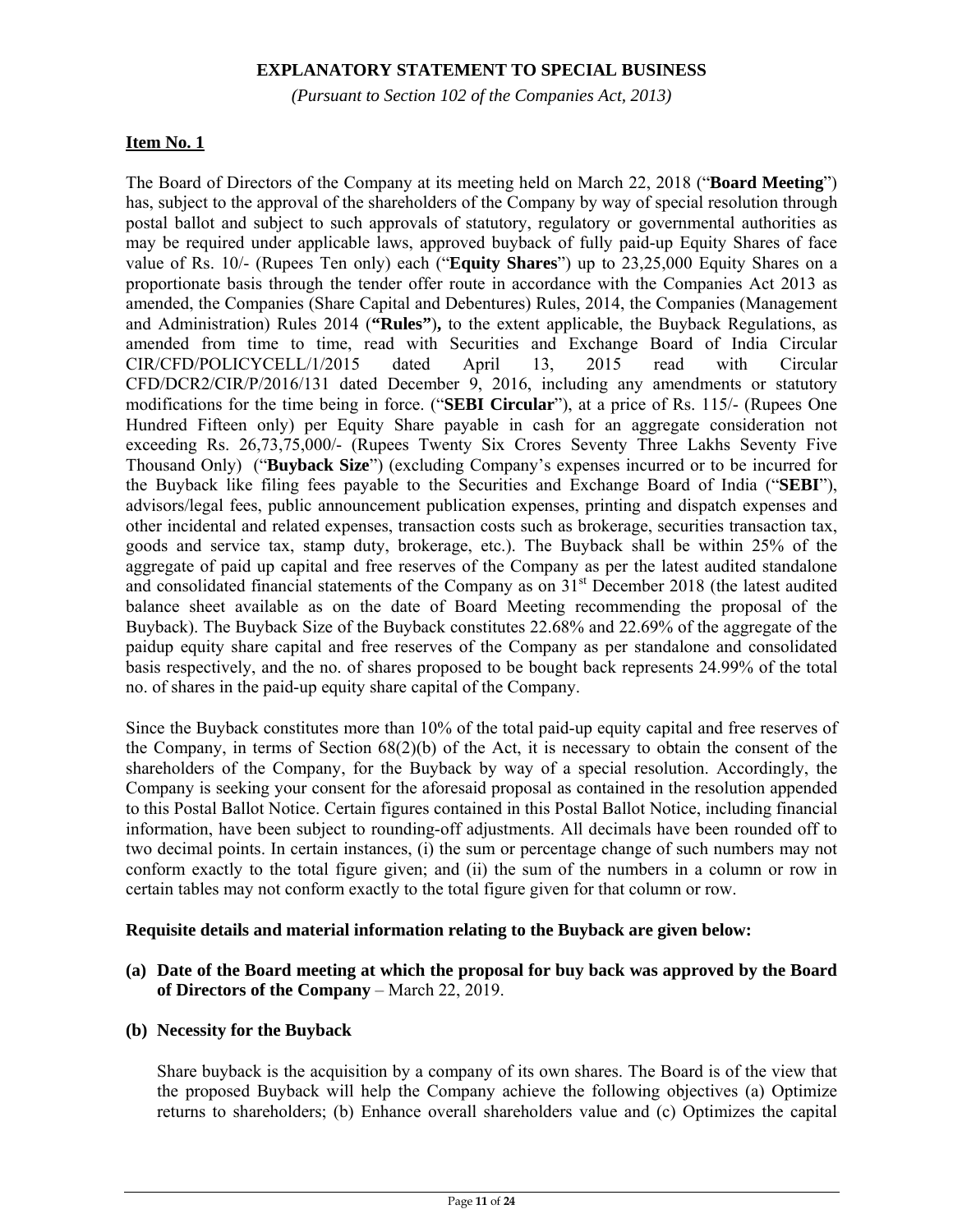structure. The above objectives will be achieved by returning part of surplus cash back to shareholders through the Buyback process. This may lead to reduction in outstanding Equity Shares, improvement in earnings per Equity Share and enhanced return on invested capital. The Buyback will not in any manner impair the ability of the Company to pursue growth opportunities or meet its cash requirements for business operations. The Board at its meeting held on March 22, 2019, considered the accumulated free reserves as well as the cash liquidity reflected in the last audited financial statement as on December 31, 2018 and considering these, the Board decided to allocate a sum of Rs.26,73,75,000/- (Rupees Twenty Six Crores Seventy Three Lakhs Seventy Five Thousand Only) excluding the Transaction Costs for distributing to the shareholders holding Equity Shares of the Company through the Buyback.

After considering several factors and benefits to the shareholders holding Equity Shares of the Company, the Board decided to recommend Buyback of at a price of Rs. 115/- (Rupees One Hundred Fifteen only) per Equity Share for an aggregate consideration of Rs.26,73,75,000/- (Rupees Twenty Six Crores Seventy Three Lakhs Seventy Five Thousand Only). Buyback is being undertaken, inter-alia, for the following reasons:

- **(i)** The Buyback will help the Company to return surplus cash to its shareholders holding Equity Shares broadly in proportion to their shareholding, thereby, enhancing the overall return to shareholders;
- **(ii)** The Buyback, which is being implemented through the tender offer route as prescribed under the SEBI Buyback Regulations, would involve allocation of number of shares as per their entitlement or 15% of the number of shares to be bought back whichever is higher, reserved for the small shareholders. The Company believes that this reservation for small shareholders would benefit a large number of public shareholders, who would get classified as "small shareholder" as per Regulation  $2(i)(n)$  of the SEBI Buyback Regulations;
- **(iii)** The Buyback may help in improving return on equity, by reduction in the equity base, thereby leading to long term increase in shareholders' value;
- **(iv)** The Buyback gives an option to the Shareholders holding Equity Shares of the Company, who can choose to participate and get cash in lieu of Equity Shares to be accepted under the Buyback offer or they may choose not to participate and enjoy a resultant increase in their percentage shareholding, post the Buyback offer, without additional investment.

### **(c) Maximum number of securities that the Company proposes to buyback**

The Company proposes to buyback up to 23,25,000 fully paid up Equity Shares of face value of Rs. 10/- (Rupees Ten only) each, representing 24.99% of the number of equity shares in the total paid-up equity capital of the Company.

#### (d) **Maximum price at which the Equity Shares are proposed to be bought back and the basis of arriving at the price of the Buyback**

The Equity Shares of the Company are proposed to be bought back at a price of Rs. 115/- (Rupees One Hundred Fifteen only) per Equity Share ("**Buyback Offer Price**"). The Buyback Offer Price has been arrived at after considering various factors including, but not limited to the trends in the volume weighted average prices of the Equity Shares on the BSE Limited ("BSE") where the Equity Shares are traded, the net worth of the Company, price earnings ratio, impact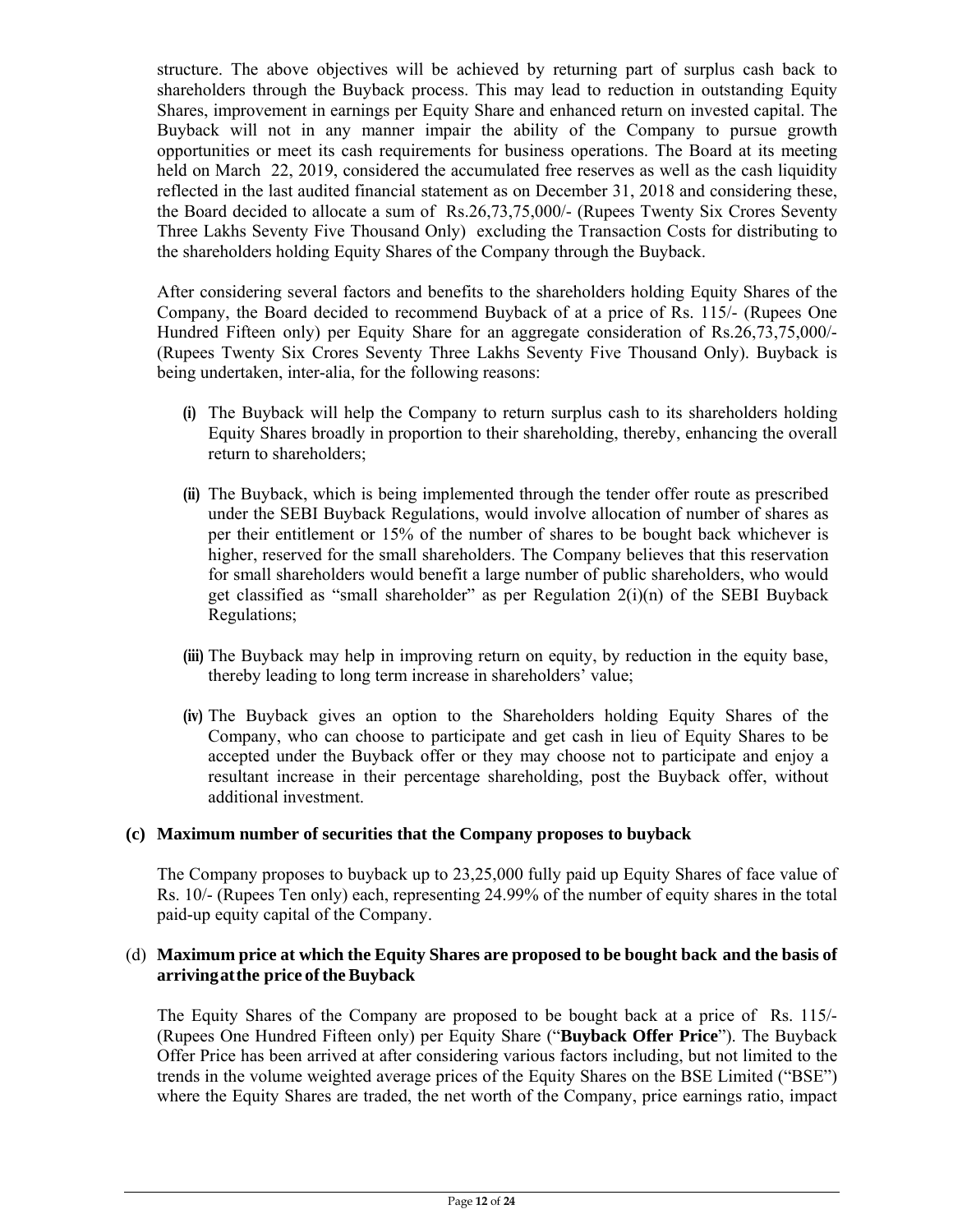on other financial parameters and the possible impact of Buyback on the earnings per Equity Share.

The Buyback Offer Price represents:

- **(i)** Premium of 1.30% of the volume weighted average market price of the Equity Shares on BSE Limited ("**BSE**"), during the three months preceding the date of intimation to the BSE for the Board Meeting to consider the proposal of the Buyback.
- **(ii)** Premium of 12.22% of the volume weighted average market price of the Equity Shares on BSE, for two weeks preceding the date of intimation to the BSE for the Board Meeting to consider the proposal of the Buyback.
- **(iii)** Premium of 13.41% over the closing price of the Equity shares on the BSE as on one day prior the date of intimation of Buyback. There was no trading in the equity shares of the Company on the date of intimation of Buyback i.e., March 14, 2019.
- **(iv)** The closing market price of the Equity Shares on BSE as on one day prior the date of intimation of Buyback was Rs. 101.40. There was no trading in the equity shares of the Company on the date of intimation of Buyback i.e., March 14, 2019.

The Company confirms that as required under Section  $68(2)(d)$  of the Companies Act, the ratio of the aggregate of secured and unsecured debts owed by the Company will be not more than twice the paid-up Equity capital and free reserves after the Buyback.

#### (e) **Maximum amount required for Buyback, its percentage of the total paid up capital and free reserves and source of funds from which Buyback would be financed**

The maximum amount required for Buyback will not exceed Rs.26,73,75,000/- (Rupees Twenty Six Crores Seventy Three Lakhs Seventy Five Thousand Only) excluding Transaction Costs, being 22.68% and 22.69% of fully paid up equity share capital and free reserves on standalone and consolidated basis respectively, which is not exceeding 25% of the aggregate of the fully paid up equity share capital and free reserves of the Company as per the audited standalone and consolidated financial Statements of the Company as on December 31, 2018.

The funds for the implementation of the proposed Buyback will be sourced out of the free reserves of the Company (including securities premium account) or such other source as may be permitted by the SEBI Buyback Regulations or the Companies Act. The funds used will not exceed 25% of the paid-up equity capital and free reserves of the Company as on December 31, 2018. The funds borrowed, if any, from Banks and Financial Institutions will not be used for the Buyback.

The Company shall transfer from its free reserves and/ or securities premium account a sum equal to the nominal value of the Equity Shares bought back through the Buyback to the Capital Redemption Reserve Account and details of such transfer shall be disclosed in its subsequent audited financial statement.

#### **(f) Method to be adopted for the Buyback**

The Buyback shall be on a proportionate basis from all the shareholders holding equity shares of the Company through the "Tender Offer" route, as prescribed under the Buyback Regulations and in accordance with the Articles of Association and pursuant to the provisions of Companies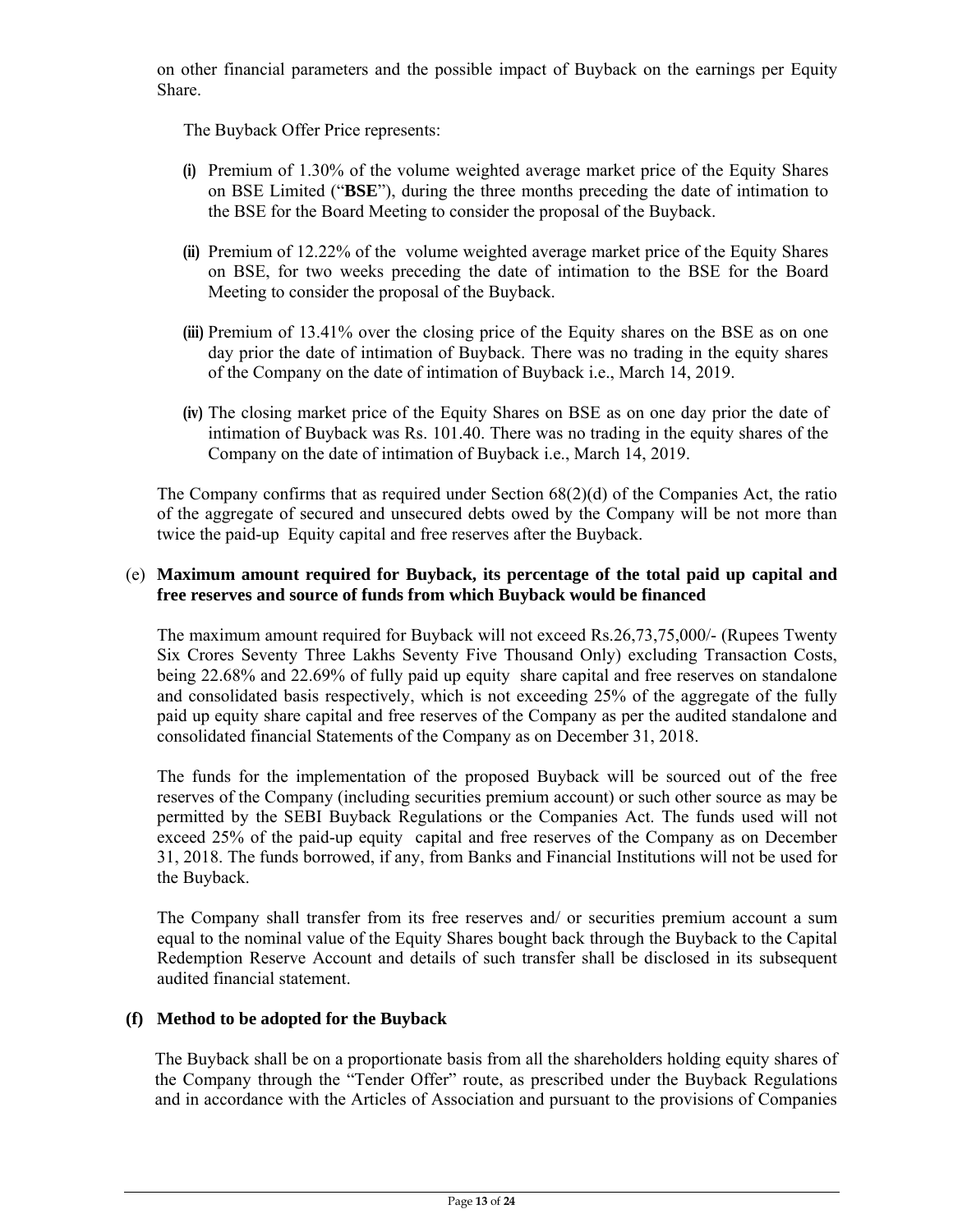Act,2013 and the Share Capital Rules to the extent applicable, and on such terms and conditions as may be deemed fit by the Company.

As required under the Buyback Regulations, the Company will announce a record date (the "**Record Date**") for determining the names of the shareholders holding equity shares of the Company who will be eligible to participate in the Buyback. In due course, each shareholder as on the Record Date will receive a Letter of Offer along with a Tender / Offer Form indicating the entitlement of the shareholder for participating in the Buyback.

The equity shares to be bought back as a part of the buyback is divided in two categories:

- (a) Reserved category for small shareholders; and
- (b) General category for all other shareholders.

As defined in the Buyback Regulations, a "small shareholder" is a shareholder who holds equity shares having market value, on the basis of closing price on BSE as on Record Date, of not more than Rs.2,00,000 /- (Rupees Two Lakhs only).

In accordance with Regulation 6 of the Buyback Regulations, 15% (fifteen percent) of the number of equity shares which the Company proposes to buyback or number of equity shares entitled as per the shareholding of small shareholders, whichever is higher, shall be reserved for the small shareholders as part of this Buyback. The Company believes that this reservation of 15% for small shareholders would benefit a large number of public shareholders, who would get classified as "small shareholder".

Based on the holding as on the Record Date, the Company will determine the entitlement of each shareholder to tender their shares in the Buyback. This entitlement for each shareholder will be calculated based on the number of equity shares held by the respective shareholder as on the Record Date and the ratio of Buyback applicable in the category to which such shareholder belongs. Shareholders' participation in Buyback will be voluntary. Shareholders holding equity shares of the Company can choose to participate and get cash in lieu of shares to be accepted under the Buyback or they may choose to not participate and enjoy a resultant increase in their percentage shareholding, post Buyback, without additional investment. Shareholders holding equity shares of the Company may also accept a part of their entitlement. Shareholders holding equity shares of the Company also have the option of tendering additional shares (over and above their entitlement) and participate in the shortfall created due to non-participation of some other shareholders, if any.

The maximum tender under the Buyback by any shareholder cannot exceed the number of equity shares held by the shareholder as on the Record Date.

The equity shares tendered as per the entitlement by Members holding equity shares of the Company as well as additional shares tendered, if any, will be accepted as per the procedure laid down in Buyback Regulations. The settlement of the tenders under the Buyback is expected to be done using the "Mechanism for acquisition of shares through Stock Exchange" notified by SEBI Circulars. Detailed instructions for participation in the Buyback (tender of equity shares in the Buyback) as well as the relevant time table will be included in the Letter of Offer which will be sent in due course to the shareholders holding equity shares of the Company as on the Record Date.

### **(g) Compliance with Section 68(2)(c) of the Companies Act 2013**

The aggregate paid-up share capital and free reserves as at December 31, 2018 is Rs. 11788.54 Lakhs and Rs. 11782.45 Lakhs on standalone and consolidated basis respectively. Under the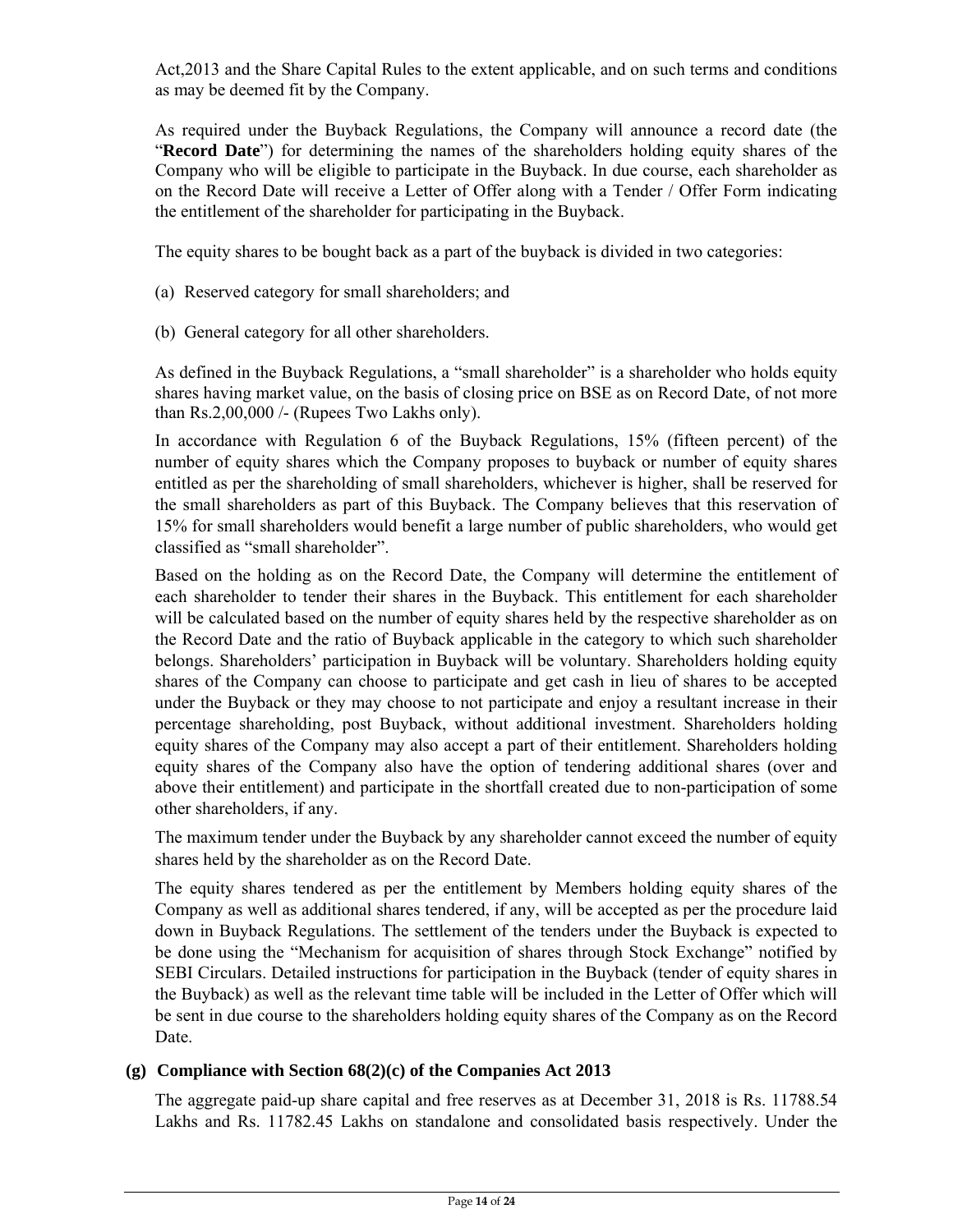provisions of the Companies Act, the funds to be deployed for the Buyback cannot exceed 25% of the total paid-up capital and free reserves of the Company i.e. Rs. 2947.14 lakhs and Rs. 2945.61 lakhs based on standalone and consolidated basis. The aggregate amount proposed to be utilized for the Buyback, is approximately Rs.26,73,75,000/- (Rupees Twenty Six Crores Seventy Three Lakhs Seventy Five Thousand Only) and is, therefore, within the limit of 25% of the Company's total paid-up equity capital and free reserves as per the audited Balance Sheet as at December 31, 2018.

Further, under the Companies Act, the number of equity shares that can be bought back in any financial year cannot exceed 25% of the total paid-up equity capital of the Company in that financial year. Accordingly, the maximum number of equity shares that can be bought back in the current financial year is 23,25,201 equity shares. Since the Company proposes to Buyback up to 23,25,000 equity shares, the same is within the aforesaid 25% limit.

**(h) The aggregate shareholding of the Promoters, the directors of the Promoter where Promoter is a Company and of directors and key managerial personnel of the Company as on the date of this Notice:** 

| SI.          |                                 |                             |                   |
|--------------|---------------------------------|-----------------------------|-------------------|
| No.          | <b>Name</b>                     | <b>No. of Equity shares</b> | % of Shareholding |
|              | Akhil Kumar Ruia                | 24,800                      | 0.27%             |
| 2.           | <b>Ankit Govind Ruia</b>        | 24,800                      | 0.27%             |
| 3.           | Maulshree Ruia                  | 100                         | $0.00\%$          |
| 4.           | Rajat Agarwalla                 | 100                         | $0.00\%$          |
| 5.           | Darshana Saraf                  | 100                         | $0.00\%$          |
| 6.           | Vartika Agarwalla               | 100                         | $0.00\%$          |
| 7.           | Ashdene Investments Limited     | 18,36,544                   | 19.74%            |
| 8.           | ISIS Enterprises Limited        | 16,29,303                   | 17.52%            |
| 9.           | Maygrove Investments Limited    | 9,71,665                    | 10.45%            |
| 10.          | <b>Enez Investments Limited</b> | 8,50,212                    | 9.14%             |
| 11.          | <b>Woodcutter Limited</b>       | 8,15,371                    | 8.77%             |
|              | Maru International Limited      |                             |                   |
| 12.          | (Formerly "Maru Limited")       | 8,10,075                    | 8.71%             |
| <b>Total</b> |                                 | 69,63,170                   | 74.87%            |

**Shareholding of Directors of the Promoter Group Companies is given below:** 

| SI. | Name and detail of company                                                                                                                                                                                             |                             |                   |
|-----|------------------------------------------------------------------------------------------------------------------------------------------------------------------------------------------------------------------------|-----------------------------|-------------------|
| No. | in which directorship is held                                                                                                                                                                                          | <b>No. of Equity shares</b> | % of Shareholding |
|     | Ankit Govind Ruia -                                                                                                                                                                                                    | 24800                       | 0.27%             |
|     | 1. Ashdene Investments Limited<br>2. Maygrove Investments Limited<br>3. Maru International Limited<br>(Formerly "Maru Limited")<br>4. Woodcutter Limited<br>5. Isis Enterprises Limited<br>6. Enez Investments Limited |                             |                   |
|     | Total                                                                                                                                                                                                                  | 24800                       |                   |

### **Shareholding of Directors and Key Managerial Personnel of the Company:**

| <b>DIN/PAN</b> | Name                | <b>No. of Equity</b><br><b>Shares</b> | $%$ of<br><b>Shareholding</b> |
|----------------|---------------------|---------------------------------------|-------------------------------|
| 03600526       | Akhil Kumar<br>Ruia | 24800                                 | $0.27\%$                      |
|                |                     |                                       |                               |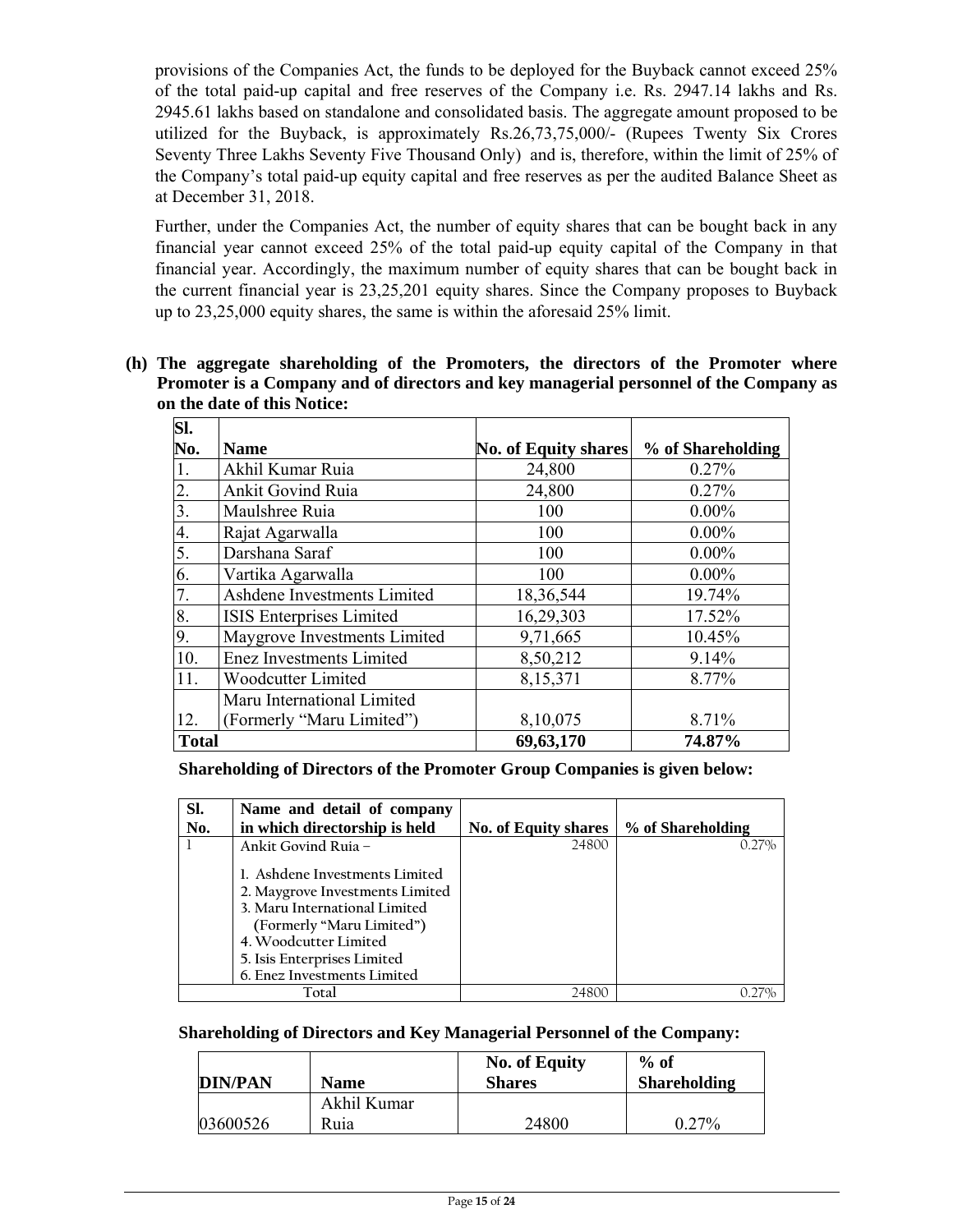| 00473105     | Abhiram Kastur<br>Sheth | 34    | $0.00\%$ |
|--------------|-------------------------|-------|----------|
| ALAPS1955K   | Vikram Saraogi          |       | $0.00\%$ |
| <b>TOTAL</b> |                         | 24835 | $0.27\%$ |

No Equity Shares or other specified securities in the Company were either purchased or sold (either through the stock exchanges or off market transactions) by any of the (i) promoters; (ii) members of the promoter group (iii) directors of the promoter and promoter group, where such promoter or promoter group entity is a Company and of persons who are in control of the Company during a period of six months preceding the date of the board meeting till the date of this Notice for Buyback.

#### **(i) Intention of the Promoters and Persons in Control of the Company to tender equity shares in the Buyback:**

The promoter and promoter group have expressed their intention, vide letter dated 22<sup>nd</sup> March, 2019 to participate in the Buyback and tender upto 34,97,323 (Thirty Four Lakhs Ninty Seven Thousand Three Hundred Twenty Three) equity shares .

Please see below the maximum number of Equity Shares to be tendered by each of the Promoter and Promoter Group:

| SI.                     | Name of the Promoter and Promoter Group entity       | <b>Maximum number of Equity</b> |
|-------------------------|------------------------------------------------------|---------------------------------|
| No.                     |                                                      | Shares intended to be offered   |
| $\mathbf{1}$            | Akhil Kumar Ruia                                     | 24800                           |
| $\overline{2}$          | <b>Ankit Govind Ruia</b>                             | 24800                           |
| $\overline{\mathbf{3}}$ | Maulshree Ruia                                       | 100                             |
| $\overline{\mathbf{4}}$ | Rajat Agarwalla                                      | 100                             |
| 5                       | Darshana Saraf                                       | 100                             |
| 6                       | Vartika Agarwalla                                    | 100                             |
| $\overline{7}$          | Ashdene Investments Limited                          | Nil                             |
| 8                       | ISIS Enterprises Limited                             | Nil                             |
| 9                       | Maygrove Investments Limited                         | 9,71,665                        |
| 10                      | <b>Enez Investments Limited</b>                      | 8,50,212                        |
| 11                      | <b>Woodcutter Limited</b>                            | 8,15,371                        |
| 12                      | Maru International Limited (Formerly "Maru Limited") | 8,10,075                        |
|                         | <b>Total</b>                                         | 34,97,323                       |

The Buyback will not result in any benefit to Promoter and Promoter Group or any Directors of the Company except to the extent of the cash consideration received by them from the Company pursuant to their respective participation in the Buyback in their capacity as equity shareholders of the Company, and the change in their shareholding as per the response received in the Buyback, as a result of the extinguishment of Equity Shares which will lead to reduction in the equity share capital of the Company post Buyback.

The details of the date and price of acquisition/sale of Equity Shares that Promoters / Promoter's Group intent to tender are set-out below:

**i. Akhil Kumar Ruia** 

| Date of            | Number of equity       | <b>Cost of Acquisition</b> / | <b>Remarks</b> |
|--------------------|------------------------|------------------------------|----------------|
| <b>Acquisition</b> | shares Acquired/(Sold) | $(Sale)$ (Rs.)               |                |
| (disposal)         |                        |                              |                |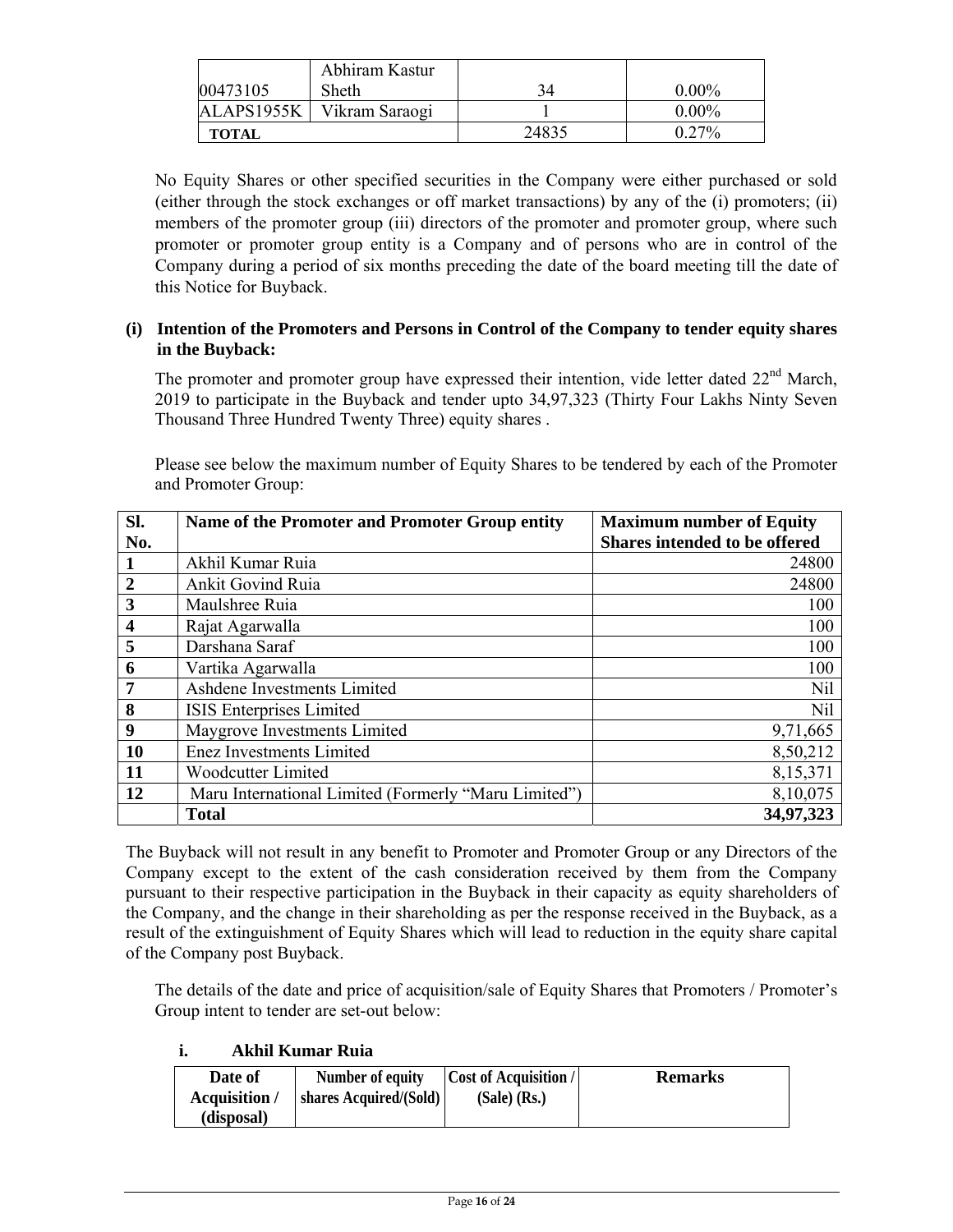| Date of<br>Acquisition /<br>(disposal) | Number of equity<br>shares Acquired/(Sold) | <b>Cost of Acquisition /</b><br>$(Sale)$ $(Rs.)$ | <b>Remarks</b>     |
|----------------------------------------|--------------------------------------------|--------------------------------------------------|--------------------|
| 28.06.2012                             | 3000                                       | 30,000                                           | Purchase of Shares |
| 19.11.2012                             | 19800                                      | 1,98,000                                         | Allotment          |
| 07.08.2012                             | 2000                                       | Not Applicable                                   | Gift Transfer      |
| <b>Total</b>                           | 24800                                      |                                                  |                    |

### **ii. Ankit Govind Ruia**

| Date of              | <b>Number of equity</b> | Cost of              | <b>Remarks</b>     |
|----------------------|-------------------------|----------------------|--------------------|
| <b>Acquisition /</b> | shares                  | <b>Acquisition /</b> |                    |
| (disposal)           | Acquired/(Sold)         | $(Sale)$ $(Rs.)$     |                    |
| 28.06.2012           | 3000                    | 30,000               | Purchase of Shares |
| 19.11.2012           | 19800                   | 1,98,000             | Allotment          |
| 07.08.2012           | 2000                    | Not Applicable       | Gift Transfer      |
| <b>Total</b>         | 24800                   |                      |                    |

### iii. **Maulshree Ruia**:

| Date of<br>Acquisition/ | Number of equity<br>shares Acquired/(Sold) | <b>Cost of Acquisition</b> /<br>$(Sale)$ $(Rs.)$ | <b>Remarks</b> |
|-------------------------|--------------------------------------------|--------------------------------------------------|----------------|
| (disposal)              |                                            |                                                  |                |
| 19.11.2012              | 100                                        | 1000                                             | Allotment      |
| <b>Total</b>            | 100                                        |                                                  |                |

### **iv. Rajat Agarwalla:**

| Date of<br><b>Acquisition /</b><br>(disposal) | Number of equity<br>shares Acquired/(Sold) | <b>Cost of Acquisition /</b><br>$(Sale)$ $(Rs.)$ | <b>Remarks</b> |
|-----------------------------------------------|--------------------------------------------|--------------------------------------------------|----------------|
| 19.11.2012                                    | 100                                        | 1000                                             | Allotment      |
| <b>Total</b>                                  | 100                                        |                                                  | -              |

# v. **Darshana Saraf**:

| Date of<br><b>Acquisition /</b><br>(disposal) | Number of equity<br>shares Acquired/(Sold) | <b>Cost of Acquisition</b> /<br>$(Sale)$ (Rs.) | <b>Remarks</b> |
|-----------------------------------------------|--------------------------------------------|------------------------------------------------|----------------|
| 19.11.2012                                    | 100                                        | l 000                                          | Allotment      |
| <b>Total</b>                                  | 100                                        |                                                |                |

### vi. **Vartika Agarwalla**

| Date of<br><b>Acquisition</b> /<br>(disposal) | Number of equity<br>shares Acquired/(Sold) | <b>Cost of Acquisition</b> /<br>$(Sale)$ $(Rs.)$ | <b>Remarks</b> |
|-----------------------------------------------|--------------------------------------------|--------------------------------------------------|----------------|
| .2012<br>19.11                                | 100                                        | 1000                                             | Allotment      |
| Total                                         | 100                                        |                                                  | -              |

# vii. **Maygrove Investments Limited**

| Date of              | Number of equity       | Cost of Acquisition / | <b>Remarks</b>             |
|----------------------|------------------------|-----------------------|----------------------------|
| <b>Acquisition /</b> | shares Acquired/(Sold) | $(Sale)$ (Rs.)        |                            |
| (disposal)           |                        |                       |                            |
|                      |                        |                       | Allotment made pursuant to |
|                      |                        |                       | the Scheme of Demerger,    |
|                      |                        |                       | as approved by Guwahati    |
| 14.02.2014           | 630106                 | Not Applicable        | High Court.                |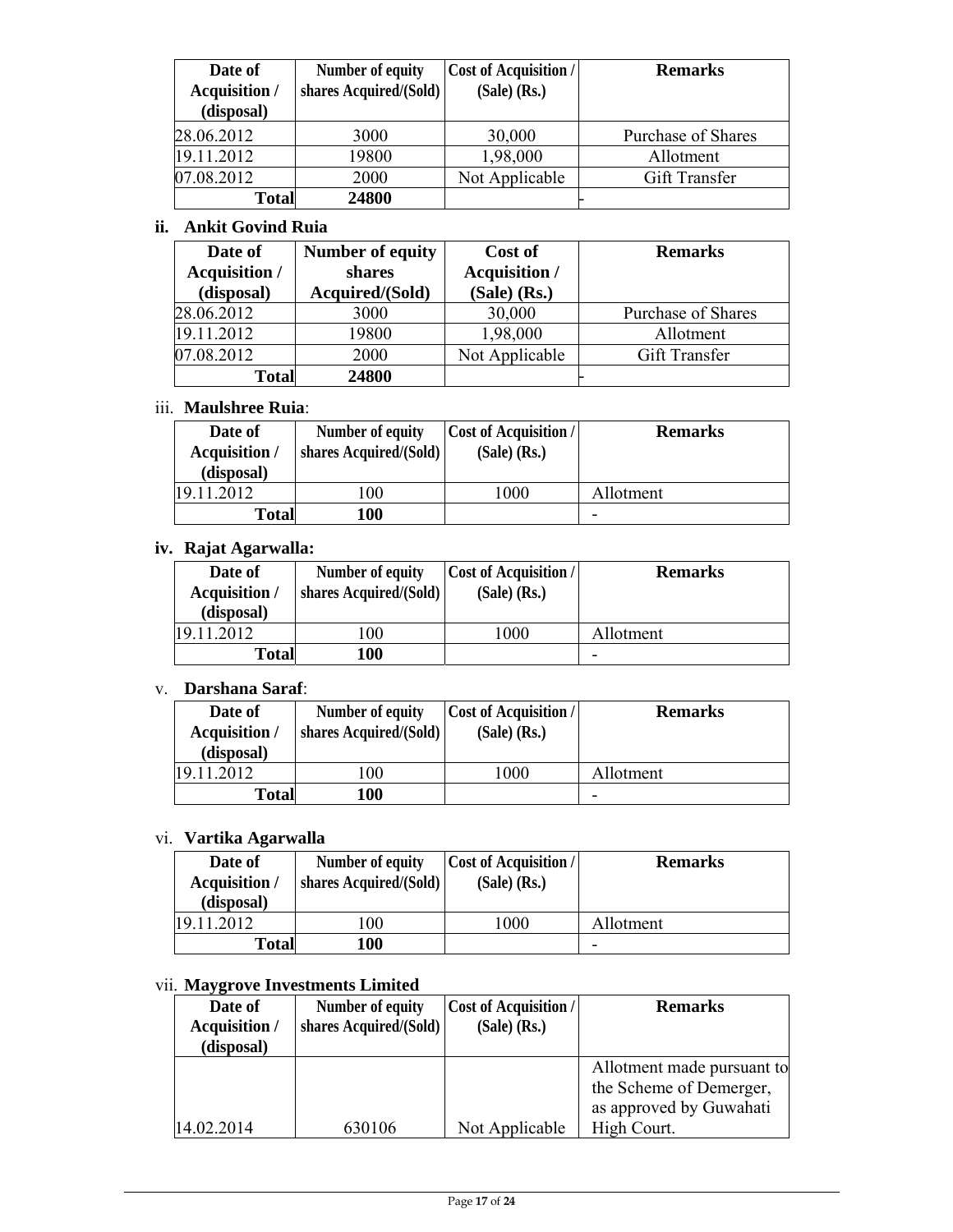| Total      | 971665   |                  |                                                |
|------------|----------|------------------|------------------------------------------------|
| 14.03.2018 | (288547) | (3, 72, 22, 563) | Buyback.                                       |
|            |          |                  | Tender of Shares for                           |
| 14.03.2017 | 630106   | 8,88,44,946      | market                                         |
|            |          |                  | Pursuant to a Scheme of<br>Arrangement in open |

# viii.**Enez Investments Limited**

| Date of              | Number of equity       | <b>Cost of Acquisition /</b> | <b>Remarks</b>             |
|----------------------|------------------------|------------------------------|----------------------------|
| <b>Acquisition</b> / | shares Acquired/(Sold) | $(Sale)$ (Rs.)               |                            |
| (disposal)           |                        |                              |                            |
|                      |                        |                              | Allotment made pursuant to |
|                      |                        |                              | the Scheme of Demerger,    |
|                      |                        |                              | as approved by Guwahati    |
| 14.02.2014           | 551346                 | Not Applicable               | High Court.                |
|                      |                        |                              | Pursuant to a Scheme of    |
|                      |                        |                              | Arrangementin open         |
| 08.03.2017           | 551346                 | 7,74,64,113                  | market                     |
|                      |                        |                              | Tender of Shares for       |
| 14.03.2018           | (252480)               | (3,25,69,920)                | Buyback.                   |
| <b>Total</b>         | 850212                 |                              |                            |

### ix. **Woodcutter Limited**

| Date of              | Number of equity       | <b>Cost of Acquisition /</b> | <b>Remarks</b>             |
|----------------------|------------------------|------------------------------|----------------------------|
| <b>Acquisition</b> / | shares Acquired/(Sold) | $(Sale)$ (Rs.)               |                            |
| (disposal)           |                        |                              |                            |
|                      |                        |                              | Allotment made pursuant to |
|                      |                        |                              | the Scheme of Demerger,    |
|                      | 535945                 |                              | as approved by Guwahati    |
| 14.02.2014           |                        | Not Applicable               | High Court.                |
|                      |                        |                              | Pursuant to a Scheme of    |
|                      | 521560                 |                              | Arrangementin open         |
| 14.03.2017           |                        | 7,35,39,960                  | market                     |
|                      |                        |                              | Tender of Shares for       |
| 14.03.2018           | (242134)               | (3, 12, 35, 286)             | Buyback.                   |
| <b>Total</b>         | 815371                 |                              |                            |

# x. **Maru International Limited (Formerly "Maru Limited")**

| Date of<br><b>Acquisition /</b><br>(disposal) | Number of equity<br>shares Acquired/(Sold) | <b>Cost of Acquisition</b><br>$/(Sale)$ (Rs.) | <b>Remarks</b>                                                                   |
|-----------------------------------------------|--------------------------------------------|-----------------------------------------------|----------------------------------------------------------------------------------|
|                                               |                                            |                                               | Allotment made pursuant to<br>the Scheme of Demerger,<br>as approved by Guwahati |
| 14.02.2014                                    | 525318                                     | Not Applicable                                | High Court.                                                                      |
| 08.03.2017                                    | 525318                                     | 7,38,07,179                                   | Pursuant to a Scheme of<br>Arrangementin open<br>market                          |
| 14.03.2018                                    | (240561)                                   | (3,10,32,369)                                 | Tender of Shares for<br>Buyback.                                                 |
| <b>Total</b>                                  | 810075                                     |                                               |                                                                                  |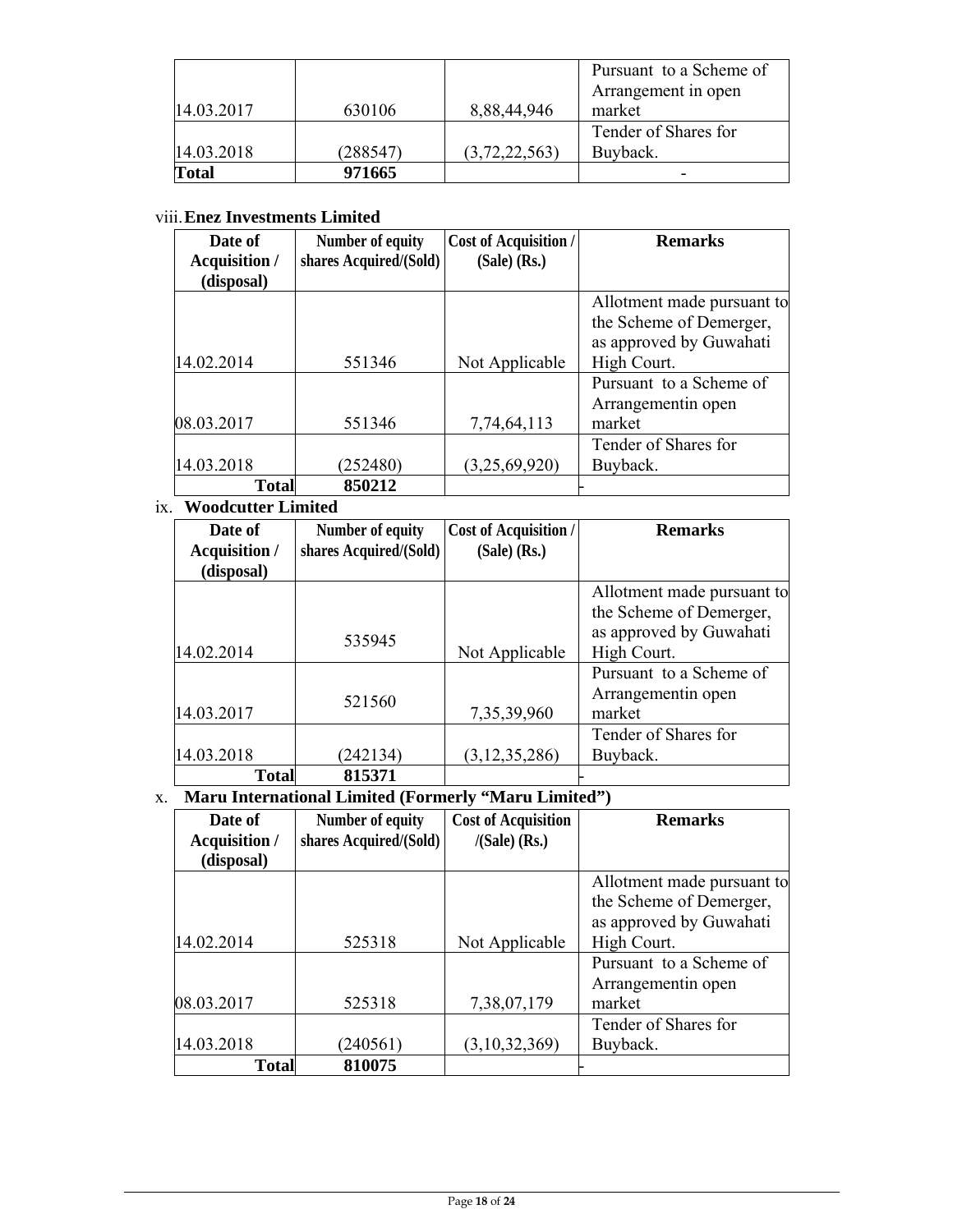#### **i) Confirmation that there are no defaults subsisting in the repayment of deposits, redemption of debentures or preference shares or repayment of term loans to any financial institutions or banks**

The Company confirms that there are no defaults subsisting in the repayment of deposits, interest payment thereon, redemption of debentures or interest payment thereon or redemption of preference shares or payment of dividend due to any shareholder, or repayment of any term loans or interest payable thereon to any financial institution or banking company.

#### **j) Confirmation that the Board has made full enquiry into the affairs and prospects of the Company and that they have formed the opinion to the effect that the Company, after Buyback will continue to be able to meet its liabilities and will not be rendered insolvent**

The Board of Directors of the Company has made a full enquiry into the affairs and prospects of the Company and has formed the opinion:

- i) That immediately following the date of the Board Meeting held on Friday,  $22<sup>nd</sup>$  March, 2019 and the date on which the results of the Postal Ballot will be declared, there will be no grounds on which the Company can be found unable to pay its debts;
- ii) That as regards the Company's prospects for the year immediately following the date of the board meeting as well as the year immediately following the date on which the results of the Postal Ballot will be declared, approving the Buyback and having regards to the Board's intentions with respect to the management of the Company's business during that year and to the amount and character of the financial resources, which will, in the Board's view, be available to the Company during that year, the Company will be able to meet its liabilities as and when they fall due and will not be rendered insolvent within a period of one year from the date of the board meeting approving the Buyback as well as the year within a period of one year from the date on which the results of the Postal Ballot will be declared.
- iii) In forming the opinion aforesaid, the Board has taken into account the liabilities as if the Company were being wound up under the provisions of the Companies Act (including prospective and contingent liabilities).

### **k) Report addressed to the Board of Directors by the Company's Auditors on the permissible capital payment and the opinion formed by directors regarding insolvency**

The text of the Report dated 22.03.2019 received from M/s. B. Chhawchharia& Co., Chartered Accountants, (FRN: 305123E) the Statutory Auditors of the Company, addressed to the Board of Directors of the Company is reproduced below:

# **QUOTE**

To

**The Board of Directors James Warren Tea Limited**  Aspirations Vintage, 12 Pretoria Street, **Kolkata - 700 071.**

**Sub: Proposed Buyback Offer of Equity Shares of James Warren Tea Limited (the "Company")**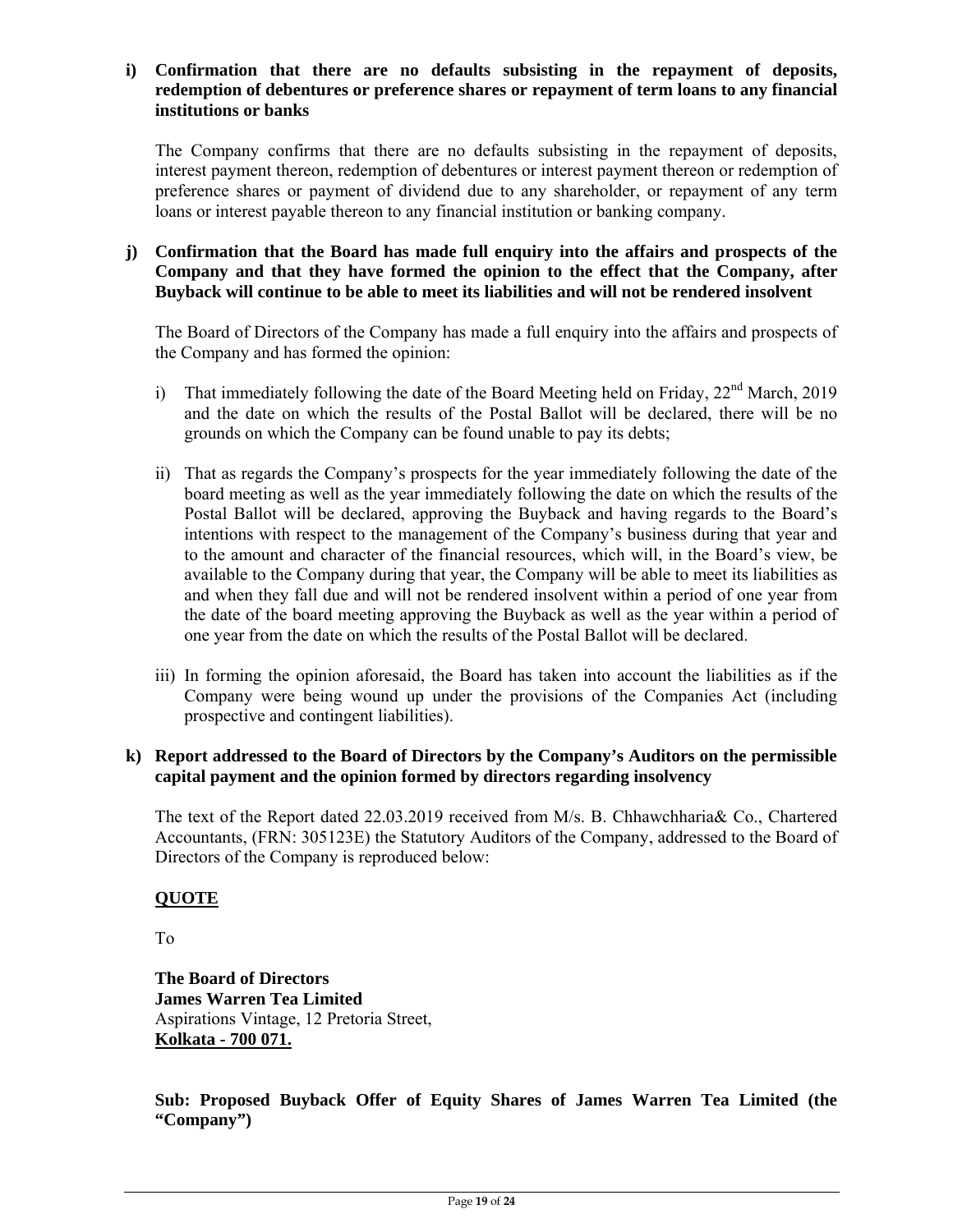Dear Sirs,

We the Statutory Auditors of the Company, are providing the certificate on the proposed Buyback of Equity Shares of the Company. The Certificate is required for the purpose of inclusion of the same a) in the explanatory statement to be annexed to the notice for general meeting for authorizing buyback by passing a special resolution and b) in the Public Announcement and Letter of Offer for buyback of its share by the Company and for submission to the Securities and Exchange Board of India (SEBI) and other Regulatory Authorities.

- **1)** We have been informed that the board of directors of the Company in their meeting held on  $22<sup>nd</sup>$  March, 2019 have decided to Buyback 23,25,000 (Twenty Three Lakhs Twenty Five Thousand Only) equity shares under Section 68, 70(1) of the Companies Act, 2013, as amended from time to time (the "Act") at a price of Rs. 115/- (Rupees One Hundred and Fifteen only) per share aggregating Rs.26,73,75,000/- (Rupees Twenty Six Crores Seventy Three Lakhs and Seventy Five thousand only). In terms of the requirements of Clause (xi) of Schedule I, of the Securities and Exchange Board of India (Buy-Back of Securities), Regulations, 2018 as amended from time to time, (hereinafter called the "Buyback Regulations") we confirm as under:
	- a) We have enquired into the state of affairs of the Company in relation to its audited accounts for the nine months ended December 31, 2018.
	- b) The amount of permissible capital payment towards Buyback of Equity Shares (including Premium) if any, as ascertained below in our view has been properly determined in accordance with Section 68 of the Companies Act, 2013.

|                                                             | <b>Standalone</b> | <b>Consolidated</b>        |
|-------------------------------------------------------------|-------------------|----------------------------|
| Particulars                                                 |                   | <b>Amount (Rs in Lacs)</b> |
| Issued, Subscribed and Paid-up share capital as at December |                   |                            |
| 31, 2018                                                    | 930.08            | 930.08                     |
| Free reserves as at December 31, 2018                       |                   |                            |
| - General Reserve                                           | 338.70            | 338.70                     |
| - Surplus in Statement of Profit & Loss                     | 10,519.76         | 10,513.67                  |
| Total                                                       | 11,788.54         | 11,782.45                  |
| Maximum amount permissible for buy-back i.e. 25% of the     |                   |                            |
| total                                                       |                   |                            |
| paid-up capital and free reserves                           | 2,947.14          | 2,945.61                   |

**(Note**: All the above figures has been taken from the Audited Condensed Standalone and Consolidated Interim Financial Statement for the period ended 31st December, 2018.)

- **2)** The opinion expressed by the directors of the Company in the Declaration as to any of the matters mentioned in the declaration as per Schedule I- Clause (x) of the rules is reasonable;
- **3)** The Board of Directors of the Company is responsible for :
	- i. Properly determining the amount of capital payment for buyback;
	- ii. making a full enquiry into the affairs and prospects of the Company and forming the opinion that the Company will not be rendered insolvent within a period of one year from the date on which the results of the postal ballot for buyback will be declared.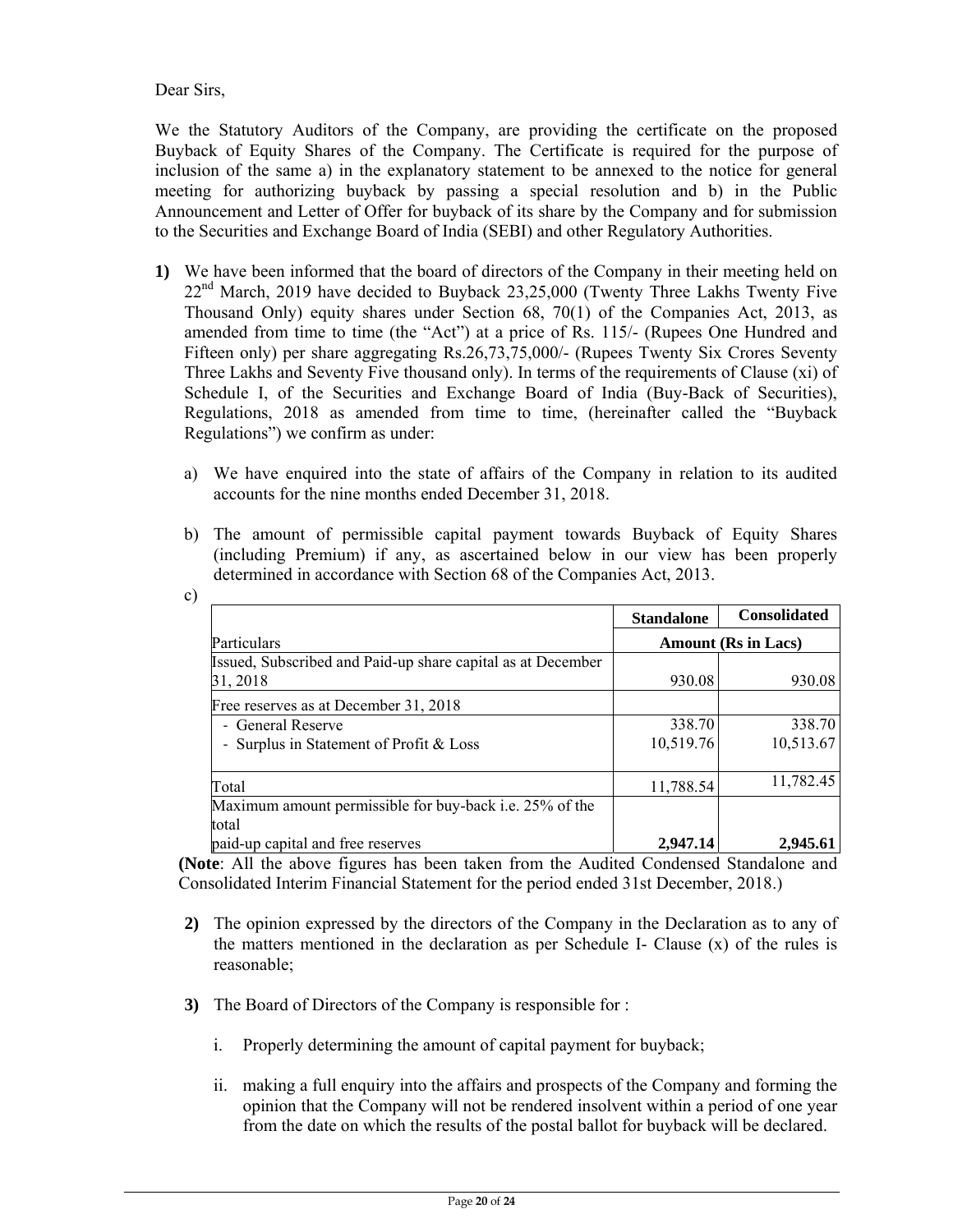- **4)** Based on the representation made by the Company and other information and explanations given to us, which to the best of our knowledge and belief were necessary for this purpose, we report that we are not aware of anything to indicate that the opinion expressed by Directors in the declaration as to any of the matters mentioned in the declaration as approved by the Board of Directors in their meeting held on  $22<sup>nd</sup>$  March, 2019 is unreasonable in the circumstances in the present context.
- **5)** Compliance with the provisions of the Act and Rules is the responsibility of the Company's management. Our responsibility is to verify the factual accuracy based on our review procedures. This report is intended solely for your information and for the purpose of inclusion of the same a) in the explanatory statement to be annexed to the notice for general meeting for authorizing buyback by passing a special resolution and b) in the Public Announcement and Letter Of Offer for buyback of its share by the Company and is not to be used, referred or distributed for any other purpose without our written consent. Nothing contained in this report should be construed to be representation as to the future. We do not accept or assume any liability or duty of care for any other purpose, save where expressly agreed by our prior consent in writing.

For M/s. **B. Chhawchharia& Co.** 

Chartered Accountants

Firm Registration No. 305123E

Sd/- Sushil Kumar Chhawchharia

Date: 22.03.2019 Membership No. 8482 Place: Kolkata Partner

### **UNQUOTE**

(l) Confirmations from Company and Board of Directors as per the provisions of SEBI Buyback Regulations and Companies Act

- i. The Company shall not issue any equity shares or other securities (including by way of bonus, or convert any outstanding ESOPs/outstanding instruments into equity shares) from the date of resolution passed by the shareholders approving the proposed Buyback till the date of expiry of the Buyback period;
- ii. The Company shall not raise further capital for a period of one year from the closure of Buyback offer except in discharge of its subsisting obligations such as conversion of warrants, stock option schemes, sweat equity or conversion of preference shares or debentures into Equity Shares;
- iii. The special resolution approving the Buyback will be valid for a maximum period of one year from the date of passing the said special resolution (or such extended period as may be permitted under the Companies Act or the Buyback Regulations or by the appropriate authorities). The exact time table for the Buyback shall be decided by the Board (or its duly constituted Committee) within the above time limits;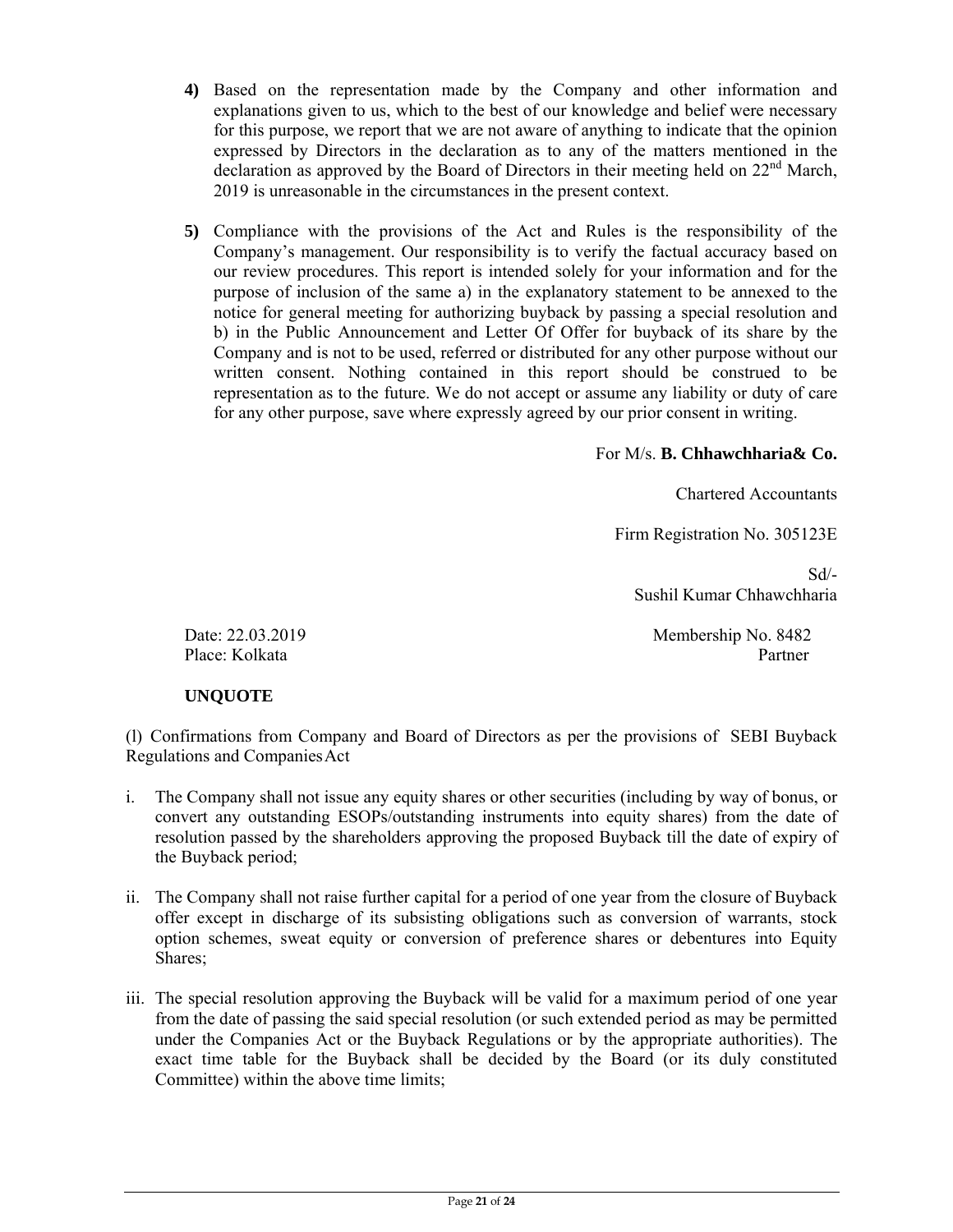- iv. The equity shares bought back by the Company will be compulsorily cancelled and will not be held for re-issuance;
- v. The Company shall not withdraw the Buyback after the draft letter of offer is filed with SEBI or the public announcement of the offer to buyback is made;
- vi. The Company shall transfer from its free reserves a sum equal to the nominal value of the equity shares purchased through the Buyback to the Capital Redemption Reserve account and the details of such transfer shall be disclosed in its subsequent balance sheet;
- vii. The Company shall not buyback locked-in equity shares and non-transferable equity shares till the pendency of the lock-in or till the equity shares become transferable;
- viii.The Company shall not buyback its Equity Shares from any person through negotiated deal whether on or off the Stock Exchanges or through spot transactions or through any private arrangement in the implementation of the Buyback;
- ix. The Company shall not directly or indirectly purchase its Equity Shares:
	- a) through any subsidiary company including its own subsidiary companies, if any or
	- b) through any investment company or group of investment companies;
	- c) the Company is in compliance with the provisions of Sections 92, 123, 127 and 129 of the Companies Act;
- x. There are no defaults subsisting in the repayment of deposits, interest payment thereon, redemption of debentures or payment of interest thereon or redemption of preference shares or payment of dividend due to any shareholder, or repayment of any term loans or interest payable thereon to any financial institution or banking company; and
- xi. The directors, managers, key managerial personnel of the Company and their respective relatives do not have any interest, financial or otherwise, in the proposed resolution for Buyback of equity shares, except to the extent of their shareholding.

For any clarifications related to the Buyback process, Members holding equity shares of the Company may contact :

Mr. Gyanendra Singh

Company Secretary and Compliance Officer **James Warren Tea Limited**  Aspirations Vintage, 12 Pretoria Street, Kolkata - 700 071

Phone: **+91 033 4034 1020**, E- mail: investors@jameswarrentea.com

In the opinion of the Board, the proposal for Buyback is in the interest of the Company and its Members holding equity shares of the Company. The Directors, therefore, recommend passing of the Special Resolution as set out in the accompanying Notice.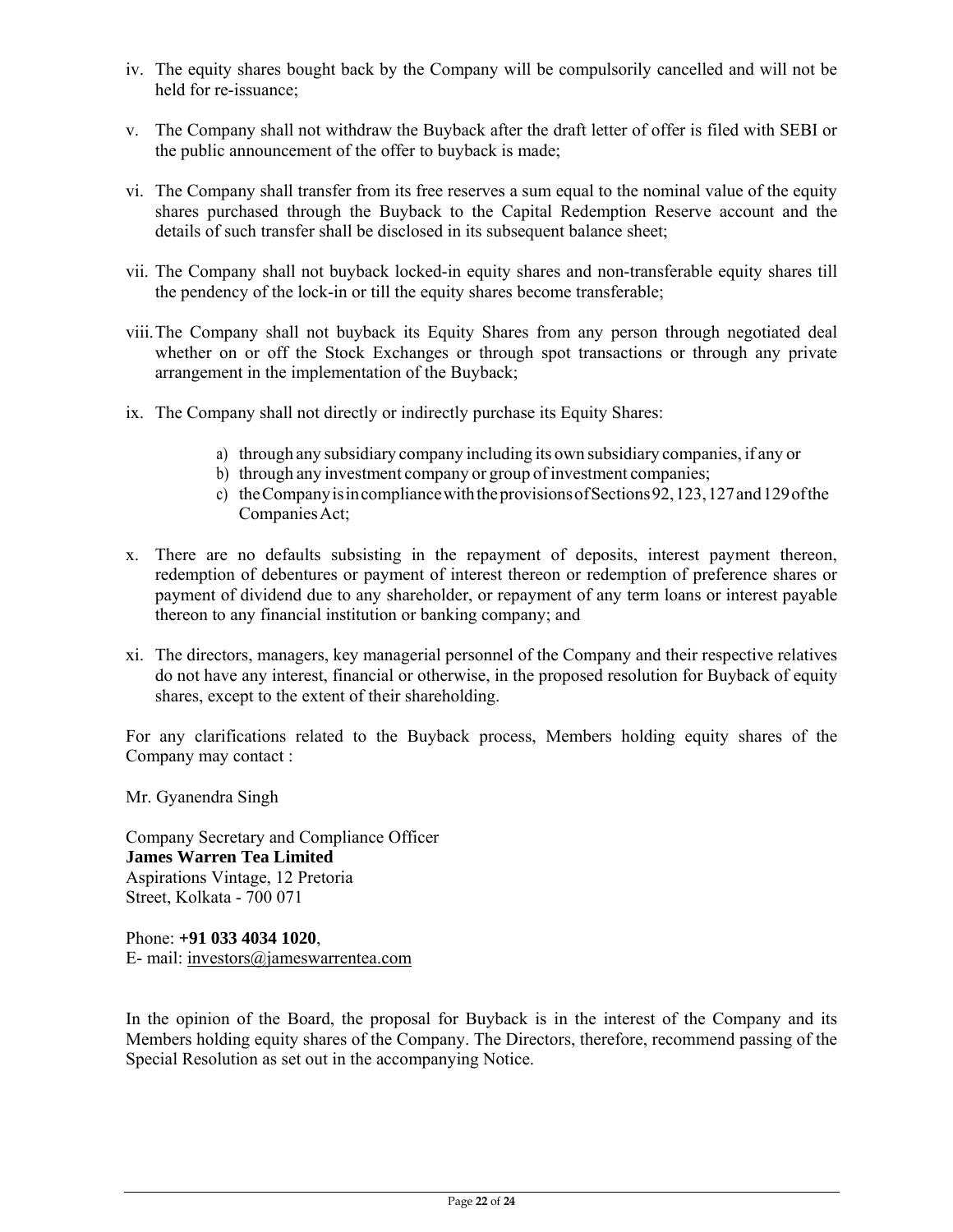None of the Directors, key managerial personnel of the Company or their relatives is, in anyway, concerned or interested, financially or otherwise, either directly or indirectly in passing of the said resolution, save and except to the extent of their shareholding in the Company.

### **Item No. 2**

James Warren Tea Limited ('the Transferee Company') and Warren Tea Limited ('the Transferor Company') had undergone a demerger through a Scheme of Arrangement ('the Scheme') after obtaining requisite approvals. The said Scheme was effected by Order dated 16th December, 2013 of the Hon'ble Guwahati High Court filed with the Registrar of Companies, North Eastern Region. Prior to the aforesaid demerger, there had been two groups of promoters, hereinafter called the "Goenka Group" headed by Mr. Vinay Kumar Goenka and the "Ruia Group" headed by Mr. Anil Kumar Ruia, constituents of both of which had held shares in the Transferor Company. In consideration of the demerger, the Shareholders of the Transferor Company were given 1 equity share of Rs.10/- (Rupees Ten) each in the Transferee Company as fully paid up for every 1 equity share of Rs.10/- (Rupees Ten) each held in the Transferor Company. The Scheme contemplated facilitation and eventual separation and realigning of promoters' interest in the Transferor Company and in the Transferee Company between the aforesaid two groups of promoters and to that end allowed the said two groups of promoters to transfer the shares in the Transferor Company and the Transferee Company between themselves pursuant to the Scheme in any manner whatsoever.

Following the Hon'ble High Court's Order, subsequent to the Scheme having come into effect, the two group of promoters exchanged the shares in the Transferor Company and in the Transferee Company amongst themselves. Subsequent to such exchange, the Goenka Group have been completely dissociated from the Transferee Company in every way including that neither any representative of the Goenka Group is a Director nor the Goenka Group hold any shares in the Transferee Company and the two Companies and their respective promoter groups have stood totally independent of each other. In light of the above, as all the transactions and transfers pursuant to the Scheme having been completed and since there has been complete dissociation between the two groups, it is legally inappropriate to consider the entitie(s)/person(s) of the Goenka Group as 'Promoter Group' any longer but to treat and reclassify them as members of the public. Both in terms of Regulation 31A of SEBI (Listing Obligations and Disclosure Requirements) Regulations, 2015 and applicable procedure of Stock Exchange, such reclassification require the approval of the Shareholders of the (Transferee) Company.

As per the Information Memorandum of the Company, the Goenka Group comprises of the following names; Vinay Kumar Goenka, Vivek Goenka and their family members, DPIL Limited, Maple Hotels & Resorts (P) Ltd., Sectre Plaza (P) Ltd. - all holding Nil shares of the Company as on  $30<sup>th</sup>$  September, 2018.

The Board of Directors have approved the aforesaid re-classification of promoter list in their meeting held on November 03, 2018 and therefore, recommend passing of the Ordinary Resolution as set out in the accompanying Notice.

None of the Directors, key managerial personnel of the Company or their relatives is, in anyway, concerned or interested, financially or otherwise, either directly or indirectly in passing of the said resolution.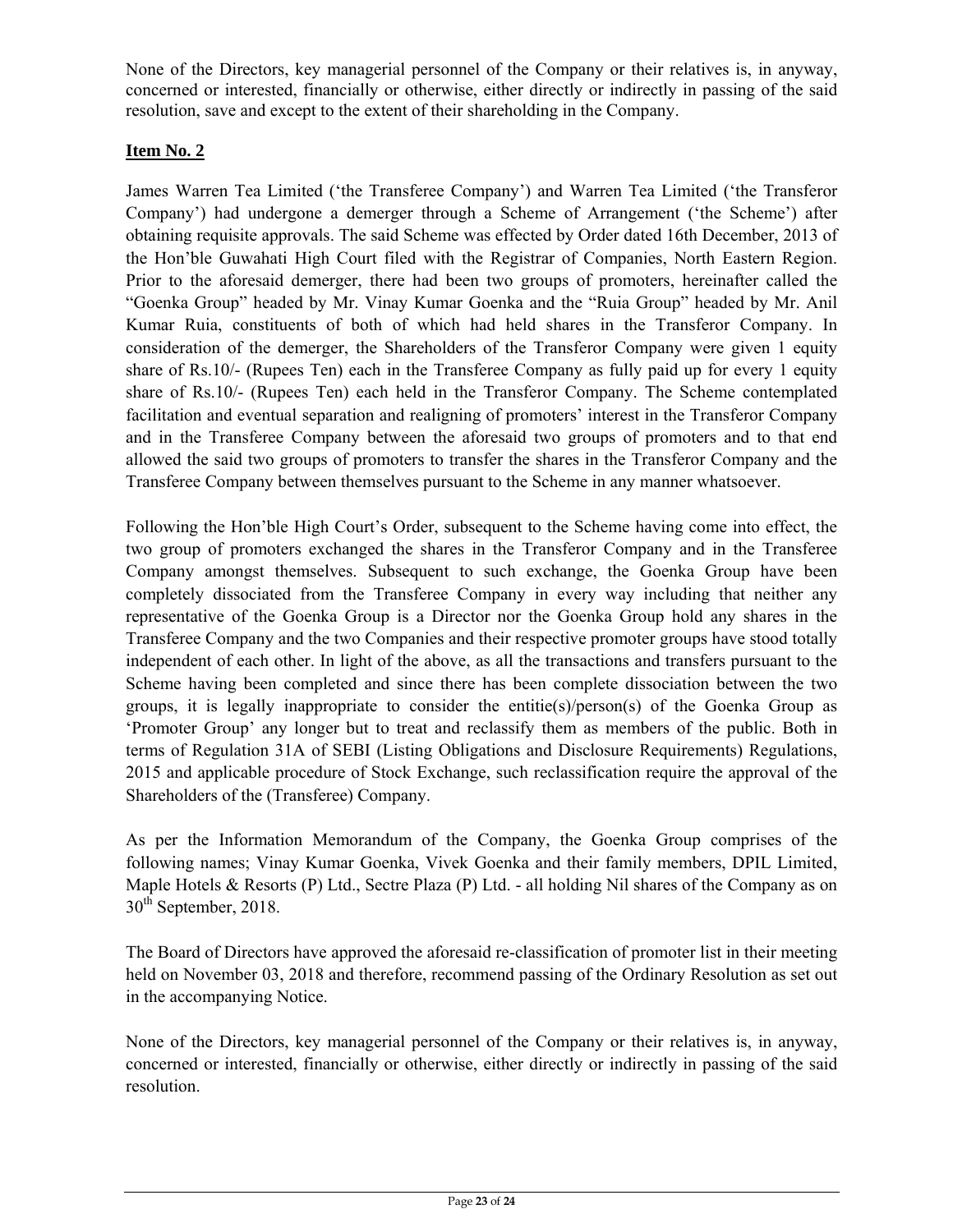All the material documents referred to in the Explanatory Statement in respect of Item no. 1 & 2 such as the relevant Board resolutions for the Buyback, disassociation of a group of promoters, Scheme of De-merger, Court order of Hon'ble Gauhati High Court in respect of demeger, consent of the scrutinizer, the Auditors Certificate dated 22.03.2019 and the annual audited accounts for the year ended 31.03.2018 and interim audited accounts for 9 months ended 31.12.2018 are available for inspection by the Members of the Company at its Registered Office on any working day between 10.00 a.m. to 1.00 p.m. up to the last date of receipt of Postal Ballot Form specified in the accompanying Notice.

By the Order of the Board For **James Warren Tea Limited** sd/- **Gyanendra Singh** Place: Kolkata Company Secretary

Date: **March 22, 2019**

Encl: (i) Postal Ballot Form; and (ii) Self-addressed Reply Envelope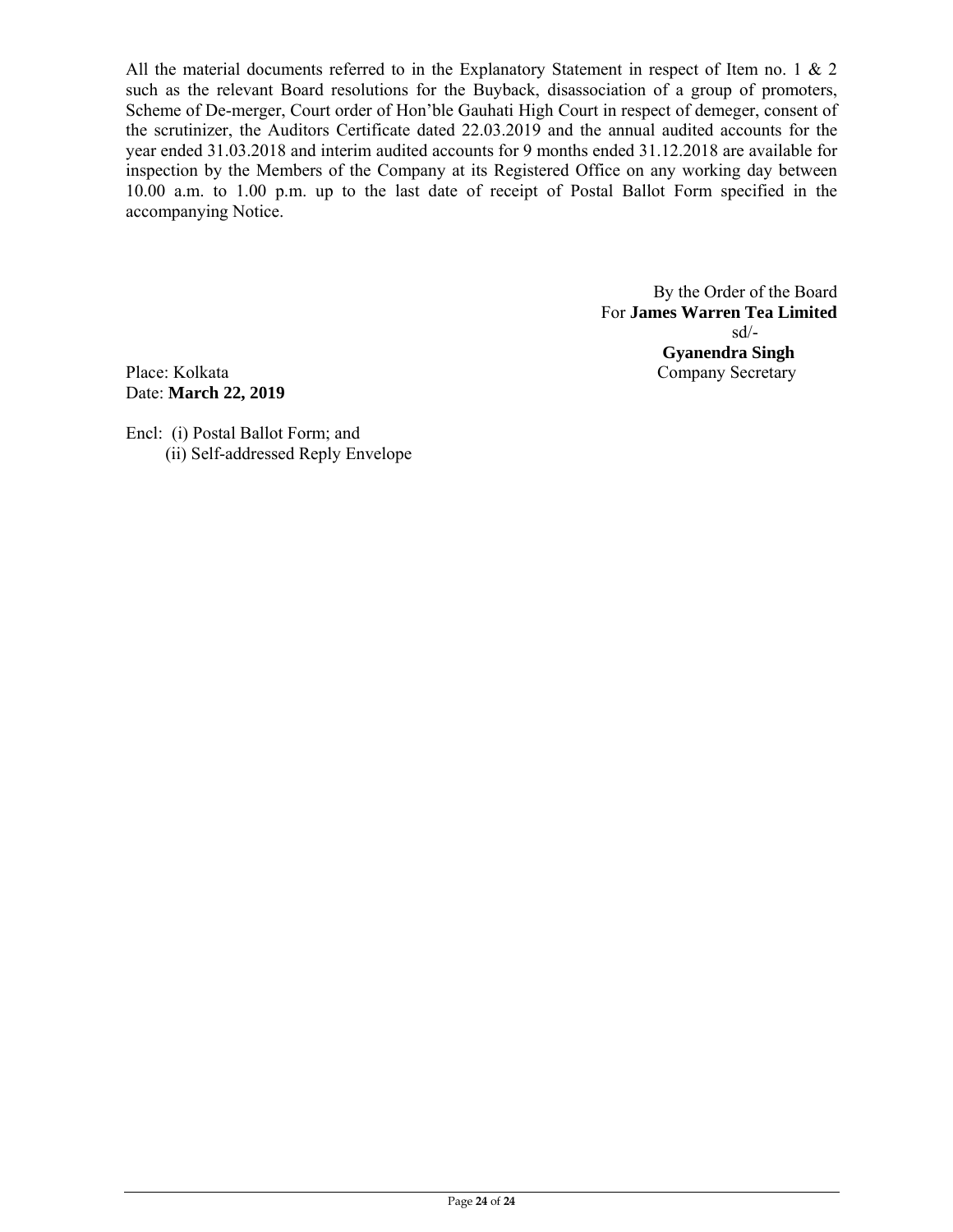

# **JAMES WARREN TEA LIMITED**

**CIN:** L15491AS2009PLC009345 **Regd. Office:** Dhoedaam Tea Estate, P.O. Borahapjan,Tinsukia, Assam-787150 **Corporate Office**: Aspirations Vintage, 12 Pretoria Street, Kolkata - 700 071 **Tel. No.: +91 33 4034 1000**, **Fax:** +91 33 4034 1015 **E-mail:**investors@jameswarrentea.com; **Website:** www.jameswarrentea.com

# **POSTAL BALLOT FORM**

|                                                                                                                                    | Serial. No.: |
|------------------------------------------------------------------------------------------------------------------------------------|--------------|
| 1. Name and Registered Address of<br>the Sole/First named Shareholder(s)<br>(In block letters)                                     |              |
| Name of Joint holder(s), if any :<br>2.                                                                                            |              |
| Registered Folio No./DP ID No.<br>3.<br>& Client ID No. $*$<br>(* Applicable to investors holding<br>shares in dematerialized form |              |
| Number of Shares held<br>4.                                                                                                        |              |

I / We hereby exercise my/our vote in respect of the Resolutions to be passed through Postal Ballot for the business stated in the Notice dated 22<sup>nd</sup> March, 2019 of the Company by conveying my / our assent or dissent to the said Resolutions by placing the tick  $(\sqrt{})$  mark in the appropriate box below :

| <b>Item</b><br>No. | <b>Description</b>                                                                                                                                                                                                   | No. of<br><b>Shares</b> | <b>I/We assent to</b><br>the Resolution<br>(FOR) | I/We dissent to<br>the Resolution<br>(AGAINST) |
|--------------------|----------------------------------------------------------------------------------------------------------------------------------------------------------------------------------------------------------------------|-------------------------|--------------------------------------------------|------------------------------------------------|
|                    | <b>Special Resolution:</b> Approval for Buyback upto<br>23,25,000 equity shares of the face value of Rs.<br>10/- each fully paid up of the Company at a price of<br>Rs. 115/- per share through Tender Offer Method. |                         |                                                  |                                                |
| $\overline{2}$ .   | <b>Ordinary</b><br><b>Resolution:</b><br>Approval<br>Re-<br>for<br>Classification of former Promoter Group to Public.                                                                                                |                         |                                                  |                                                |

Place: ……………………

Date: …………….., 2019

#### **(Signature of the Shareholder)**

#### **ELECTRONIC VOTING PARTICULARS**

| EVSN (E-voting)          | <b>USER ID</b> (Please refer to Note No. 17 of the | <b>PAN/SEQUENCE</b> |
|--------------------------|----------------------------------------------------|---------------------|
| <b>Sequence Number</b> ) | Notice of the Postal Ballot)                       | <b>NUMBER</b>       |
|                          |                                                    |                     |

**NOTE:** 

- For the full text of the aforesaid resolutions, statements and notes, please refer to the Postal Ballot Notice including the explanatory statement.
- Please read carefully the instructions mentioned overleaf before exercising your vote.
- If the voting rights are exercised electronically, there is no need to use this Postal Ballot Form.